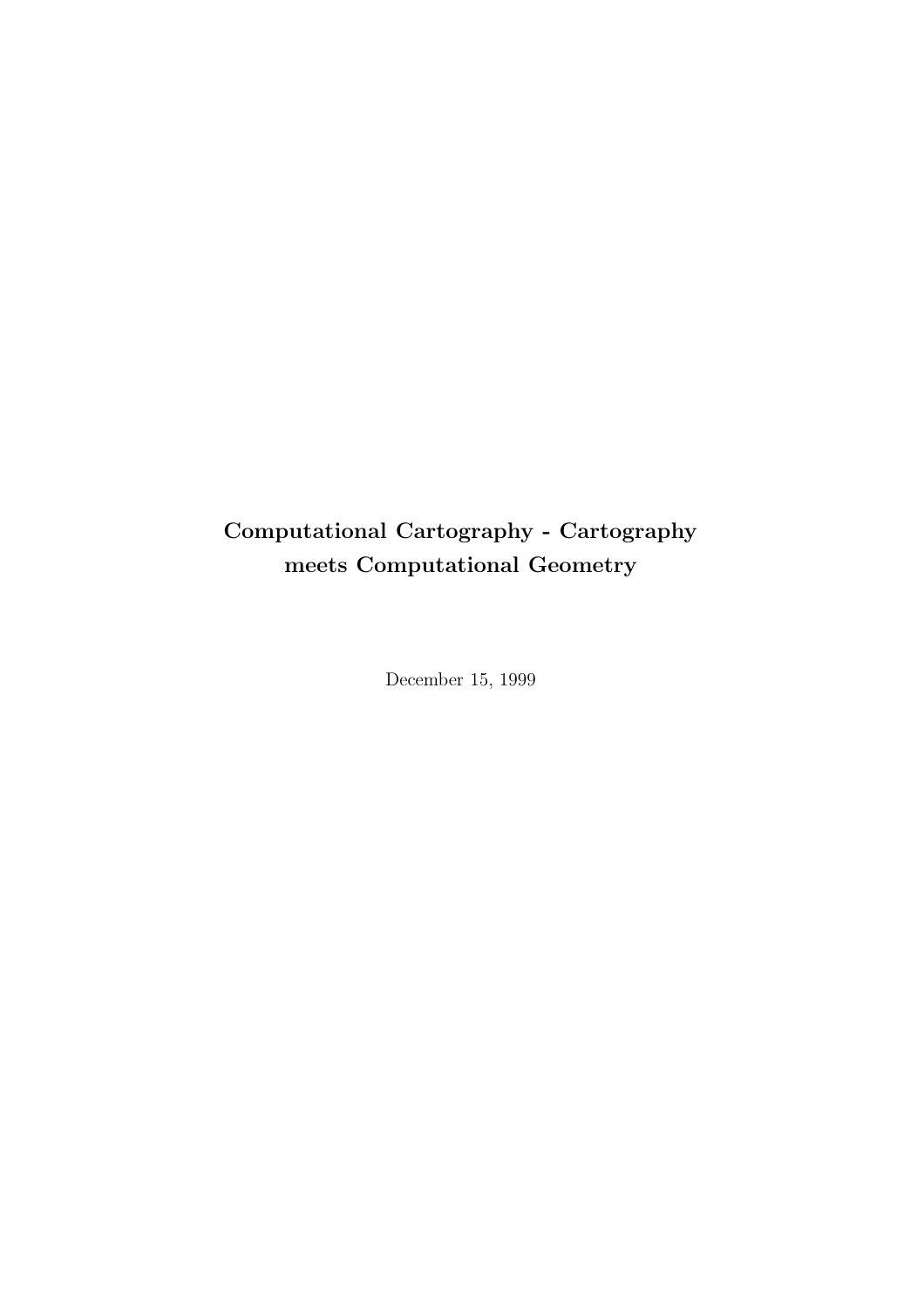# Contents

|                                                                                  | $\overline{4}$ |
|----------------------------------------------------------------------------------|----------------|
|                                                                                  | $\overline{5}$ |
|                                                                                  | $\overline{5}$ |
| I/O-ECEcient Point Location in Planar Subdivision                                | $\overline{5}$ |
| Exploratory Analysis of Spatially Referenced Data Using Inter-                   |                |
| active Visualization and Data Mining $\dots \dots \dots$                         | $\,6\,$        |
| Cartographic Quality and Label Placement                                         | $\overline{7}$ |
| The Cartographics Production System CPS                                          | 8              |
| Cartographic Displacement Using a Physical Model                                 | $8\,$          |
| Building Geo-Scientiøc Applications on Top of GeoToolKit                         | 9              |
| DataDraw: a modeling platform for cartographic problems on                       |                |
|                                                                                  | 9              |
| Coastline Feature Generalization Using Constrained Delaunay                      |                |
|                                                                                  | 10             |
| From digital data to a high-quality cartographic document $\ldots$ .             | 10             |
| ECEcient Regular Data Structures and Algorithms for Location                     |                |
|                                                                                  | 11             |
| Models of Map Production and Use                                                 | 12             |
| A One-Step Crust and Skeleton Algorithm                                          | 13             |
| Automated Spatial Analysis and the Naturalness of Voronoi Di-                    |                |
| $agrams \dots \dots \dots \dots \dots \dots \dots \dots \dots \dots \dots \dots$ | 13             |
| Active Object Techniques for Map Generalisation and Dynamic                      |                |
|                                                                                  | 14             |
| Terrain modelling with tension minimizing triangular meshes                      | 14             |
| Algorithms for Performing Polygonal Map Overlay and Spatial                      |                |
|                                                                                  | 15             |
| Cartographic Design in a Digital Production Environment                          | 15             |
|                                                                                  | 16             |
| The monitoring of objects with uncertain spatial extent $\ldots$ .               | 17             |
| Sea Eoor Relief Modelling                                                        | 18             |
| Area-Preserving Piecewise-ACEne Mappings                                         | 19             |
|                                                                                  | 19             |
| Generalization based on Least Squares Adjustment                                 | $20\,$         |
| Visualizing Geographic Migrations and Flows?                                     | 21             |
| Evaluation of Quality of Map Labeling                                            | 21             |
| Reducing I/O Operations in Spatial Join Algorithms $\ldots \ldots$               | 21             |
| Using Genetic Algorithms to Solve Hard GIS-Problems                              | 22             |
| Schematization of road networks $\ldots \ldots \ldots \ldots \ldots \ldots$      | 22             |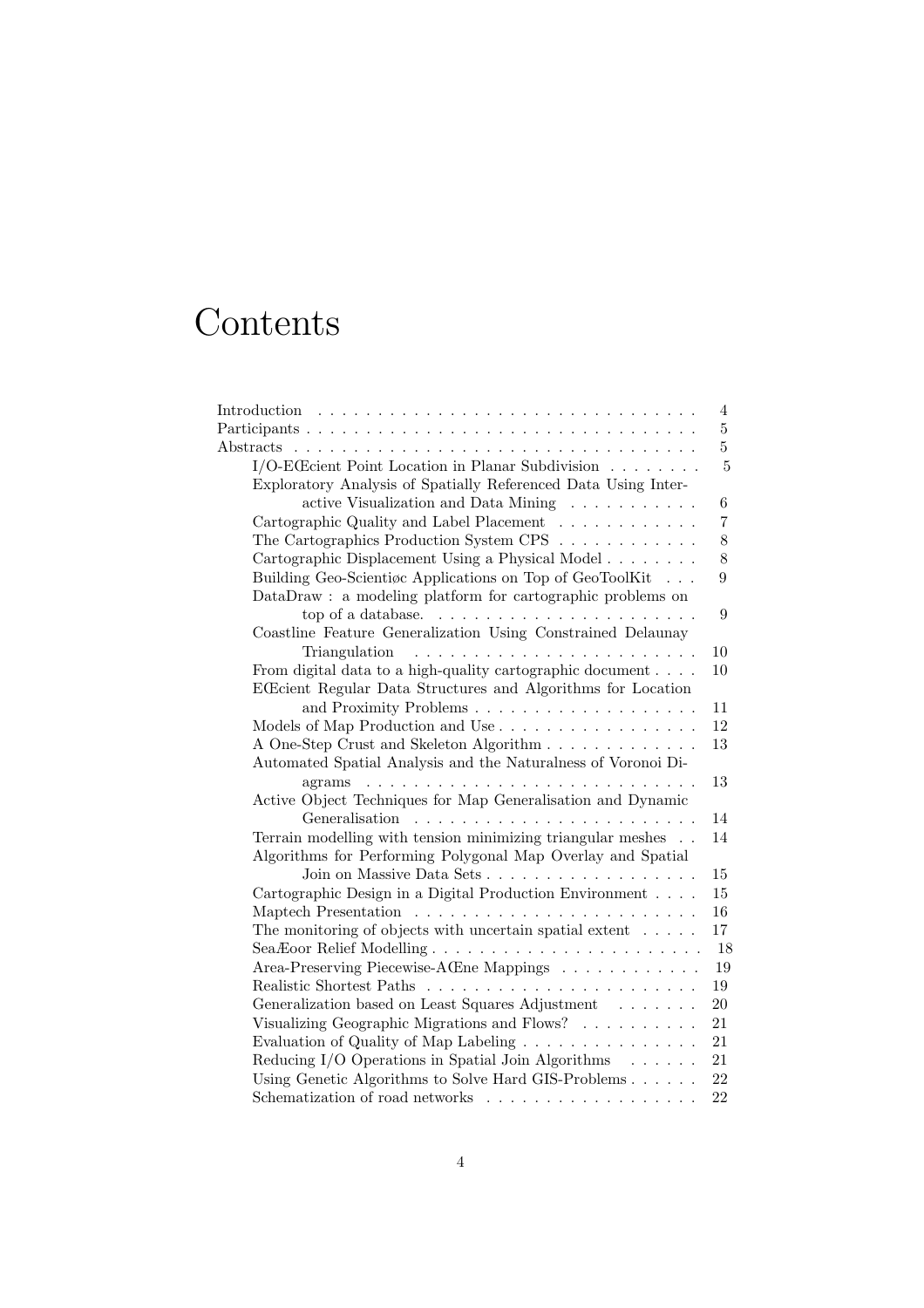| Rule-based Polygon Classignation of Topologically Structured To-          |     |
|---------------------------------------------------------------------------|-----|
| pographic Data converted from Spaghetti Data $\ldots$ 23                  |     |
| Supporting Multi-Layer Map Overlay and Shared Geometry Man-               |     |
| agement in a $\text{GIS} \dots \dots \dots \dots \dots \dots \dots \dots$ | 25  |
| Using Graph Layout to Visualize Train Interconnection Data                | 25  |
| A Combinatorial Framework for Map Labeling                                | -26 |
| Map Generalization: Challenges and Prospects 26                           |     |
|                                                                           |     |
| Processing Geometric Line Data by Using Quadtree 27                       |     |
| Industrial Presentation SICAD: Component Technique 28                     |     |
|                                                                           |     |

# Introduction

Cartography has a history of several thousand years. With some right it can be claimed to be one of the earliest branches of science. All the way through its history, cartography has also had an intimate relationship with geometry. In fact, the term igeometry (which includes the Greek root igeos) for iEarth) reveals that the origins of geometry and cartography (which to a large part was and is devoted to the depiction of the Earth on maps) are in fact the same. Map making required the mastery of geometric principles in order to tackle cartographic problems such as map projection, positioning, and measurement. Computational geometry is a relatively new branch of science. Yet, with the move from manual geometric construction to geometric computation several øelds of science and engineering have an urgent need for eŒcient and robust geometric algorithms and data structures. Cartography is among these disciplines in need of sound algorithmic solutions to its geometric problems. Some problems that were highly cumbersome and complex to solve in manual cartography such as projection transformations or the construction of 3D or panoramic maps are easy to solve today by means of geometric algorithms. On the other hand, some problems which are the ibread and butter of manual cartography, such as map generalization or the placement of symbols and labels on maps, are still largely withstanding an automated solution. And it is for these problems that interdisciplinary collaboration is necessary in order to advance the research frontier, with cartographers and specialists of geographic information systems (GIS) typically providing cartographic expertise, problem deønitions, and a ørst cut at technical solutions, and with specialists of computational geometry providing the experience of algorithm crafting, thus leading to improved algorithms. This Dagstuhl seminar was the second one on computational issues of digital cartography, and like the ørst one, it brought together a range of specialists from

cartography, GIS, computational geometry, spatial databases, and spatial analysis, with a common interest in the application of computational geometry to problems of modern cartography and GIS. Two topics, map generalization and map label placement, showed a certain concentration of talks. In these areas, it was interesting to note that a number of speakers presented methodologies that integrate geometric algorithms with optimization techniques and evaluation or cost functions. Other topics included the analysis and visualization of digital terrain models; spatial analysis for exploratory interpretation of spatial phenomena; polygon overlay problems for massive data sets; pattern recognition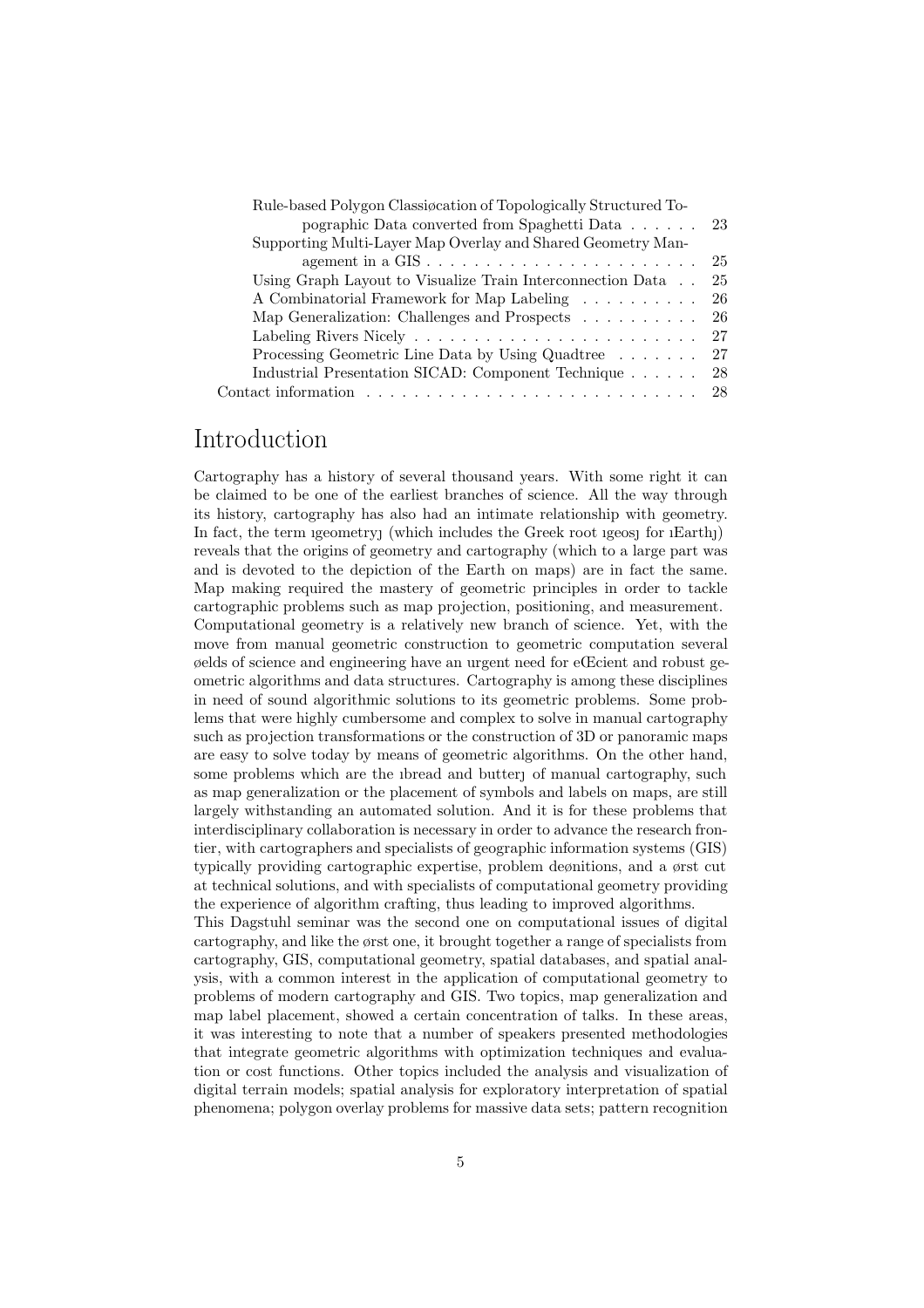for geometric and topological structuring of cartographic data; graph algorithms (graph drawing, network schematization, cross-country shortest path); and the integration of geometric data models in spatial DBMS.

As a special feature, eight representatives from R&D divisions of GIS and mapping software vendors were invited to this seminar. The objective was to expose academics and industrial representatives alike to each others' viewpoints, visions, and needs. The industrial representatives were also invited to give a demo of their system of thirty minutes and share their viewpoints and perspectives with the academic participants in an industry panel session. In the opinion of both academic and industrial seminar participants, the involvement of industry representatives worked very well.

The organisers

Martien Molenaar Marc van Kreveld Frank Wagner Rob Weibel

# Participants

Pankaj Kumar Agarwal Natalia V. Andrienko Mathieu Barrault Antoinette Beckert Joachim Bobrich Martin Breunig Marc-Olivier Briat Dirk Burghardt Robert Cromley Paul Dur Alon Efrat Andrew Frank Chris Gold Annette Halbhuber Jean-Francois Hangouet Paul Hardy Martin Heller Klaus Hinrichs Lorenz Hurni

Michael Kaufmann Ajay Mathur Martien Molenaar Corinne Plazanet Alan Saalfeld Jrg-Rdiger Sack Monika Sester Jack Snoeyink Tycho Strijk Jan Vahrenhold Steven van Dijk Marc van Kreveld Peter van Oosterom Jan W. van Roessel Dorothea Wagner Frank Wagner Robert Weibel Alexander Wolœ Hongguang Yang

# Abstracts

# I/O-EŒcient Point Location in Planar Subdivision

Pankaj K. Agarwal Duke University This is joint work with L. Arge, G. Brodal, and J. S. Vitter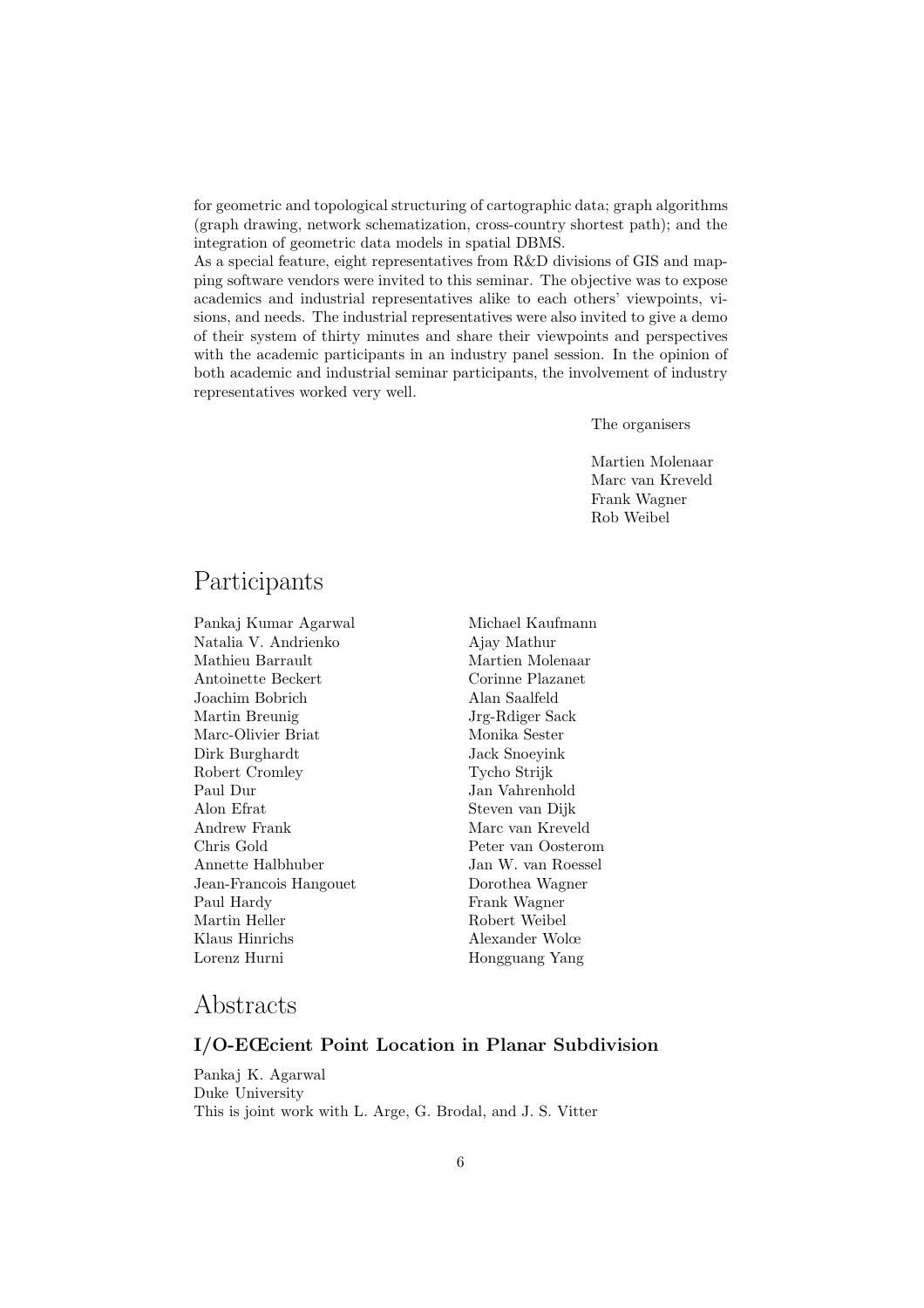We present an eCcient external-memory dynamic data structure for point location in monotone planar subdivisions. Our data structure uses  $O(N/B)$  disk blocks to store a monotone subdivision of size  $N$ , where  $B$  is the size of a disk block. It supports queries in  $O(\log_B^2 N)$  I/Os (worst-case) and updates in  $O(\log_B^2 N)$  I/Os (amortized).

We also propose a new variant of B-trees, called *level-balanced B-trees*, which allow insert, delete, merge, and split operations in  $O((1 + \frac{b}{B} \log_{M/B} \frac{N}{B}) \log_b N)$ I/Os (amortized),  $2 \le b \le B/2$ , even if each node stores a pointer to its parent. Here  $M$  is the size of main memory. Besides being essential to our point-location data structure, we believe that *level-balanced B-trees* are of signigrant independent interest. They can, for example, be used to dynamically maintain a planar st-graph using  $O((1 + \frac{b}{B} \log_{M/B} \frac{N}{B}) \log_b N) = O(\log_B^2 N)$  I/Os (amortized) per update, so that reachability queries can be answered in  $O(\log_B N)$  I/Os (worst case).

# Exploratory Analysis of Spatially Referenced Data Using Interactive Visualization and Data Mining

Natalia T. Andrienko GMD http://ais.gmd.de/KD/

Geographic Information Systems (GIS) and Knowledge Discovery in Databases (KDD) have so far been developed as two separate technologies. Recently, as organizations have accumulated huge databases with a high percentage of geographically referenced data, they become interested in realizing the potential of information hidden there. The task of applying data mining technologies to spatially referenced data is therefore now becoming extremely relevant. Current results of integration of the cartographic visualization system Descartes and the data mining tool Kepler are very promising. The system Descartes developed at GMD (German national research center for information technology) provides unique features (i) for intelligent mapping support and (ii) a full spectrum of functions for interactive visual analysis of spatially referenced data. Thus, Descartes automates the generation of maps presenting user-selected data, and it supports various interactive manipulations of map displays that can help to reveal important features of the spatial distribution of data. Descartes also supports some data transformations eœective for visual analysis, and supports the dynamic calculation of derived variables by means of logical queries and arithmetic operations over existing variables. Kepler, also developed at GMD, is a data mining system that provides an easy-to-use, Æexible, and powerful platform incorporating a number of data mining methods. It is an open platform: it supplies a universal plug-in interface for adding new methods. Kepler supports the whole data mining process including tools for data input and formats transformation, access to databases, querying, management of (intermediate) results, and graphical presentations of various kinds of data mining results (trees, rules, and groups). In great extent, both systems are designed to serve the same goal - to help to get knowledge about data - but provide complementary instruments with a high potential for synergy. To further support the analysis of spatially referenced data we realized a ørst link between Kepler and Descartes, thus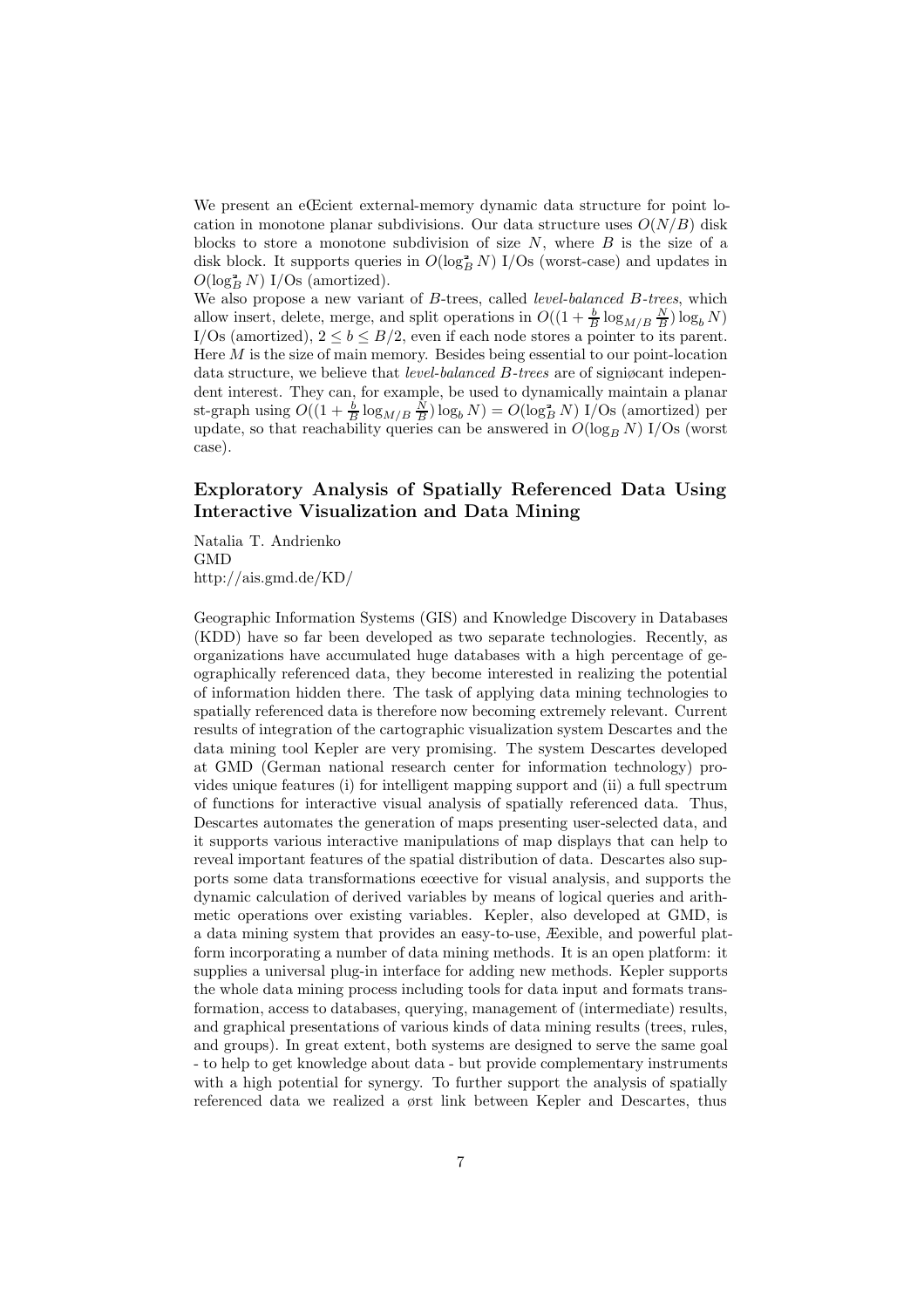integrating traditional data mining instruments with interactive cartographic visualization tools. The basic idea is that an analyst can view both source data and results of data mining processes in the form of maps and statistical graphics that convey spatial information in a natural way. The analyst can thus much easier detect spatial relationships and patterns. Conceptually the integrated system combines three kinds of links: 1. From "geography" to "mathematics": when visually exploring and manipulating a map, the user may detect some spatial phenomenon. He may then try to ønd an explanation or justiøcation for this by applying data mining methods. 2. From "mathematics" to "geography": data mining methods produce results that are then visually presented and analyzed on maps. 3. Dialogue between "mathematics" and "geography" (linked displays): graphics representing results of data mining in the usual (noncartographic) form are viewed in parallel with maps, and dynamic highlighting visually connects corresponding elements in both types of displays. The integrated system has a client-server architecture. The server is implemented in  $C++$  (Descartes) and Prolog (Kepler), the client in Java. The system is available for Windows and Unix platforms. Product version of Descartes and Kepler are available from Dialogis Software & Services GmbH.

#### References

Descartes examples to try out: http://allanon.gmd.de/and/java/iris/ Information about Kepler and Dialogis: http://www.dialogis.com/ About Descartes:

G. Andrienko and N. Andrienko, "Interactive Maps for Visual Data Exploration", International Journal of Geographical Information Science,  $13\ (\dot{4})$ , 1999, pp.355-374 About Kepler:

S. Wrobel, D. Wettschereck, E. Sommer, and W. Emde, "Extensibility in Data Mining Systems", Proceedings of KDD'96 2nd International Conference on Knowledge Discovery and Data Mining, AAAI Press, 1996, pp.214-219

About the integrated system:

Andrienko, G. and Andrienko, N. Knowledge-Based Visualization to Support Spatial Data Mining. In Hand, D.J., Kok, J.N., and Berthold, M.R. (Eds.) Advances in Intelligent Data Analysis, 3rd International Symposium, IDA-99, Amsterdam, The Netherlands, August 9-11, 1999, Proceedings. Lecture Notes in Computer Science, vol. 1642. Berlin: Springer-verlag, pp. 149-160

Andrienko, G. and Andrienko, N. Data Mining with C4.5 and Cartographic Visualization. In N.W.Paton and T.GriŒths (eds.) User Interfaces to Data Intensive Systems. 1999, IEEE Computer Society Los Alamitos, CA, pp. 162-165

#### Cartographic Quality and Label Placement

Mathieu Barrault Universitt Zrich Geograøsches Institut

Lettering is of prime importance for maps, but positioning is a time-consuming process. Furthermore, linear features are most complex to label. This paper introduces the main parameters that guide positioning, and addresses the problems that linear label placement entails. Then, an approach for automated hydrographic name placement is presented, which takes all the quality parameters into account. It is based on the construction of a set of fundamental lines computed by a morphological closure applied on sections of the polyline split onto highly curved points. Label candidates are then tested along this øtting fundamental lines. Candidates for labeling are then selected by a mathematical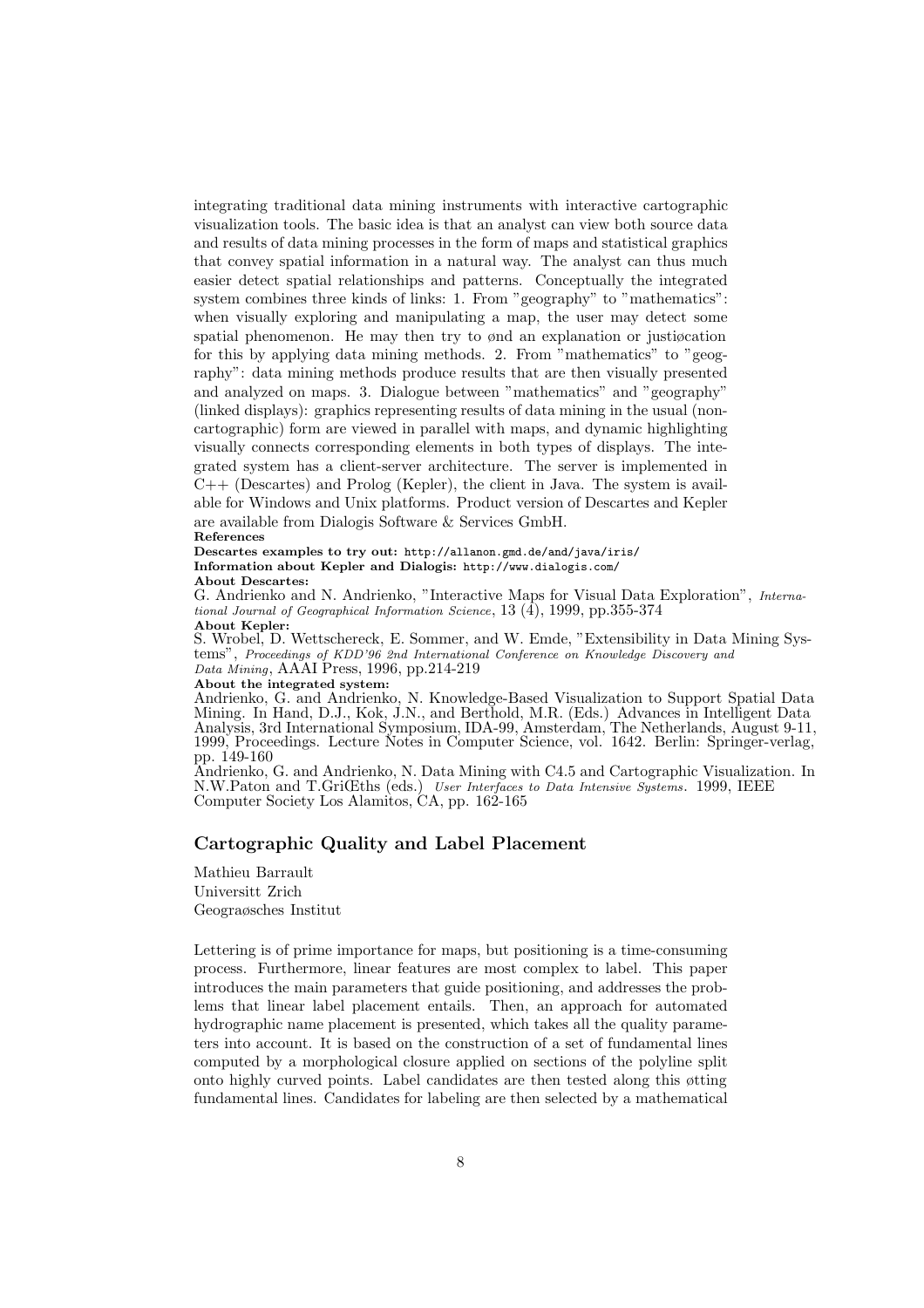function which includes the most signiøcant qualitative parameters. Final labels of the linear feature are selected so as to guarantee a good quality for each label but also to ensure as much as possible a regular placement all along the feature. A research system has been implemented according to this approach. The results achieved so far indicate that the modeling we use allows to meet high quality requirements.

### The Cartographics Production System CPS

Antoinette Beckert Concept Software GmbH

Cartographics Production System CPS is a set of automated cartographic tools based on the ArcInfo Geographic Information System (GIS). CPS is an application developed to take care of every facet of map production, from database management to high quality output.

Emphasis has been laid on the creation of a production system with user and workÆow management. The user control allocates three categories of users, which usually exist in a production environment, all having diœerent access to the system.

In CPS we have chosen to build and maintain separate, yet linked, databases. The geometrically correct base data is stored with the highest possible accuracy in a master database (MDB). Generalized or derived data is stored in scale dependent product databases (PDBs). CPS supports all ArcInfo input formats. The main problem with multiple representations of the same object is to maintain data consistency. In the MDB-PDB model, functionality to check consistency between the product databases and the main database has been implemented through the feature-based links, and through the use of the history functionality of the databases. It is possible to query the master database for features which have been changed (added, deleted and modiøed) since the last update of the product databases. The edited features can be extracted and automatically transferred to the product databases.

The ability to automatically check that a speciøc product database is up-to-data is extremely valuable in a production environment. Resources can be focused on the maintenance and management of one database (the master database), and the product databases can be updated as needed.

CPS is implemented as an open system. This allows full customization of CPS while maintaining access to all of the tools of ArcInfo. In addition, users themselves can develop their own applications to support unique requirements.

CPS has a new more cost eŒcient structure. The four CPS components can be combined for a production environment customized for the user organization.

# Cartographic Displacement Using a Physical Model

Joachim Bobrich Universitt Hannover Institut fr Kartographie

Displacement as a consequence of lettering or enlargement of map objects, above all on small-scale maps, is the most complex phase within generalization of maps.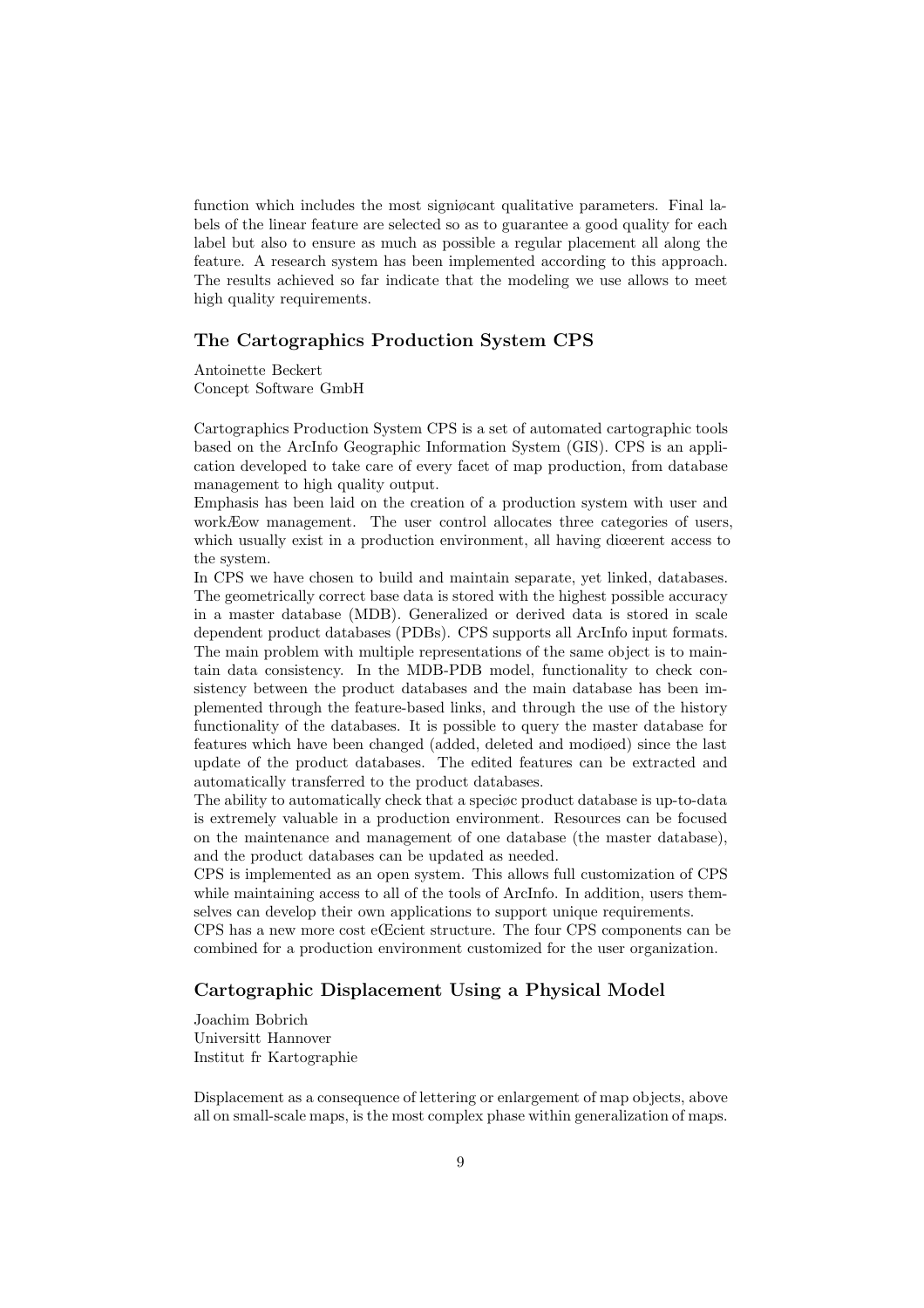Zones of high or too high information density must be relieved or eliminated by appropriate measures in order to guarantee the content of information of a map. Special requirements of the users have to be taken into account, i.e. spatial reference of same objects has to be of higher importance than that of other objects.

Beginning from a general description this approach transfers of the characteristics of map objects into a pseudo-physical model with attributes dynamic characteristics to each object of the map and so allows a diœerential displacement of the diœerent signatures. The hybrid displacement approach describes at the vector side the persistence behaviour of the map objects at their original place by simulated suspension an elastic springs and their induced, internal potential.. The spatial displacement eœect or external potential is described by means of raster data and their areal properties and processing possibilities.

The optimal solution is found by minimization the displacement potential  $Pos_{displacement}$  $Pos_{internal} + Pos_{external}$  by an heuristic optimization-algorithm called idownhillsimplex<sub>1</sub>.

#### Building Geo-Scientiøc Applications on Top of GeoToolKit

Martin Breunig Universitt Bonn Institut fr Informatik IV

Today's geo-information systems are historically grown products which are hardly extensible to meet the requirements imposed by 3D/4D-modeling. The next generation GISs should beneøt from modern software engineering technologies. A component-based design encourages a fast "assembly" of applications from high-level software building blocks. Following this approach a complex generalpurpose geo-information system can be substituted by a family of specialized subsystems which due to the common design basis are open for mutual data exchange. In this talk GeoToolKit - a component software intended for the development of 3D/4D geo-scientiøc applications is presented. Also experiences in building diœerent types of applications on top of GeoToolKit are given and open problems are discussed.

# DataDraw : a modeling platform for cartographic problems on top of a database.

Marc-Olivier Briat Hemispheres - Paris

Databases are more and more linked to cartographics systems. The point is that geographic informations ønd their place into databases, even the relational ones. Customers are very interested in this approach, because it uses tools they already know. DataDraw is designed to make this databases graphical. It provides a set of tools to build the cartographic drawing only with informations coming from the database. DataDraw provides a way to store these informations (color, line width, etc.) directly in the database. All these graphical attributes allow a great variety of symbolizations, that can be diœerent for each object within one class,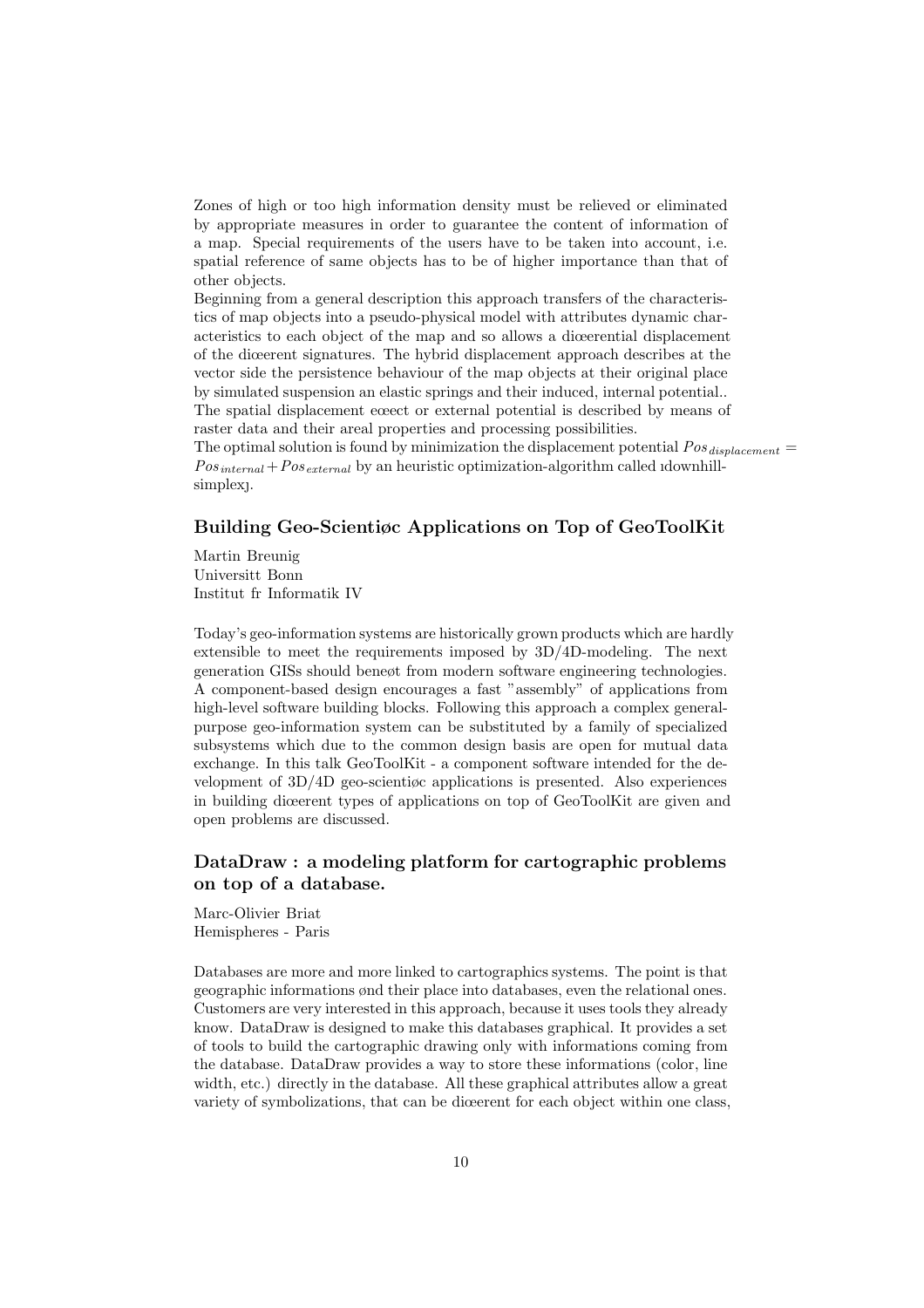but using the same table/column structure. One of the major functionalities is the capability of using multi-geometric øelds in the database, each one allowing to position a new graphic element, but preserving the integrity of the data structure. It is no longer needed to have two objects describing a feature and its name for example, but instead you will have two styles applied on the same table containing the positions of the two graphical features. It appears that this way to model information is useful to describe a cartographic database (designed to print paper maps), but also to manage informations related to geomarketing problems, where people is not necesseraly aware of GIS particularities. One of our future works is to consider the symbolization elements as a database, improving therefore the tools to handle this kind of informations.

# Coastline Feature Generalization Using Constrained Delaunay Triangulation

Robert Cromley University of Conneticut Dept. of Geography

Two approaches have been taken with respect to the generalization of naturally occurring lines - the elimination of points along a line and the elimination of features in a line. Most early work in line generalization focussed on the former as exempliøed by the Douglas-Peucker routine. This approach to generalization sometimes results in self-crossing lines and an over simpliøcation of features because of its inability to remove any features. The method presented here for generalizing coastlines ørst identiøes features in the coastline and successively removes the less important features. A constrained Delaunay triangulation of polygon results in a decomposition of the polygon into triangles that share either two sides of their edges with the polygon outline, one side of their edges with the polygon or no sides of their edges with a polygon. A constrained triangulation of a coastline with its associated islands and inlets are ørst divided into those triangles comprising the sea versus those that make-up the land. In the initial algorithm, sea triangles are classiøed into those triangles having two land-sides, one land-side, or no land-sides. A triangle with two land-sides identiøes the terminus of an inlet; the full inlet will continue through a series of one land-sided triangles until a no land-sided triangle is encountered. A water pass between land will consist of a series of one land-sided triangles terminated on both ends by triangles having no land-sides. The procedure consists of converting sea inlets to land area by removing minor inlets and sea passes based on their area. As an inlet or a pass is eliminated, the remaining triangles are recoded based on the number of land-sides and the process is repeated. Self-crossing lines are not possible in this method because areas are removed rather than points along a line. The method is illustrated by successively generalizing a section of the southwestern coastline of Norway.

#### From digital data to a high-quality cartographic document

Paul Duré Barco Graphics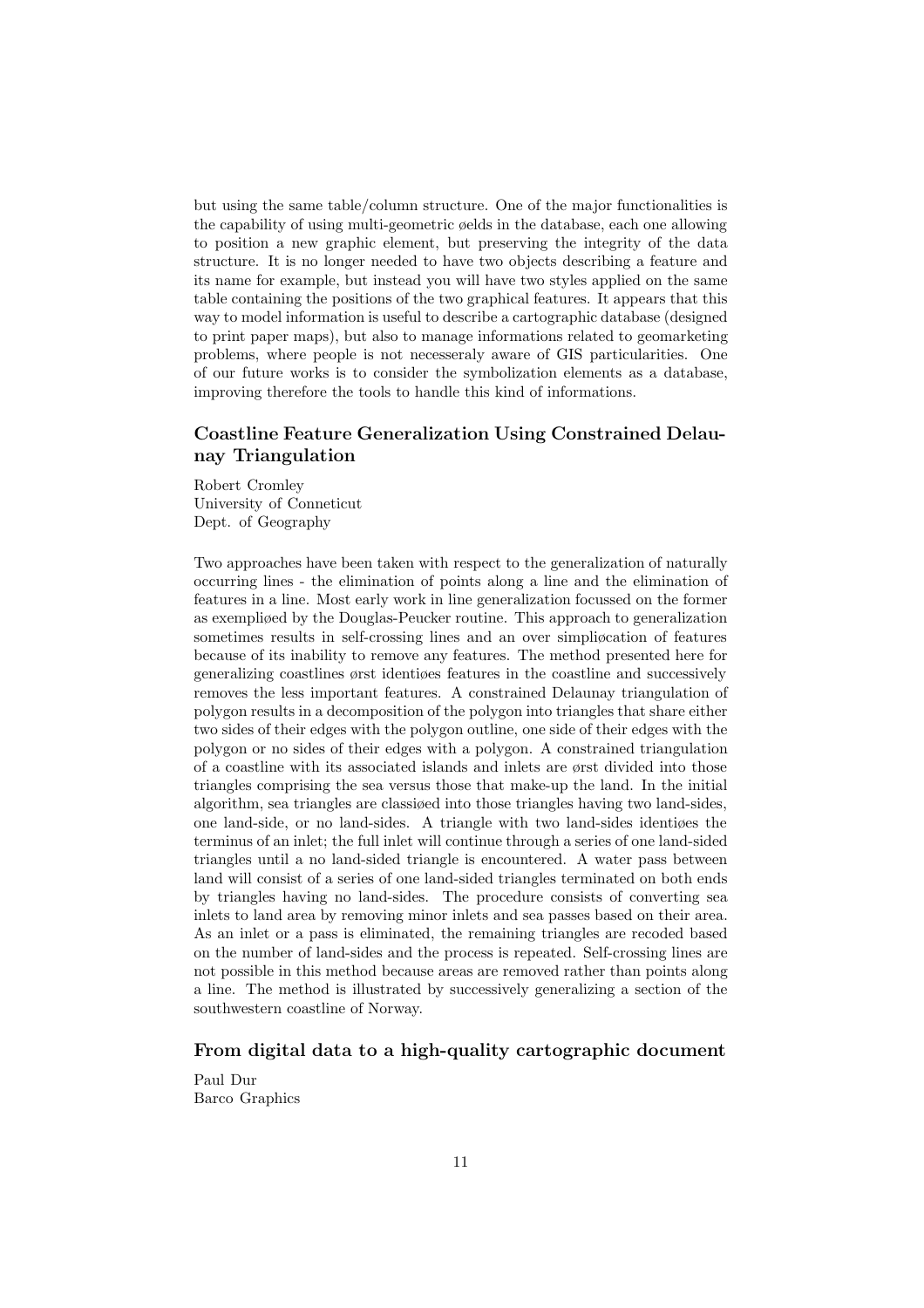When cartographic publishers turned to GIS-based solutions to produce maps, atlases and other cartographic documents, they expected to obtain the following: higher productivity through automation, Æexibility in deriving new products and more secure storage of the basic production data. The guiding principle in this transition was the preservation and possibly the enhancement of the cartographic quality - in particular the informativeness and legibility of maps and charts. This is where GIS has failed because in order to obtain this quality, GIS output (usually PostScript-based) has to be taken through a lengthy process of interactive (i.e. manual) post-editing, losing almost completely the automation and with it the Æexibility of digital methods.

In this presentation, we discuss the basic design principles through which MERCATOR, the cartographic publishing system developed by Barco, allows cartographers to generate documents in a fully automatic way and still reach and even surpass the quality of manual methods. The system is built on a clear separation of data content and representation. It provides a common data format that allows both to combine data from multiple sources and to derive many diœerent products from these combined sources. The layer-based map model enables the use of selective masking techniques that guarantee the legibility of text. The informative quality of the maps is enhanced through full support of transparency and the use of an additive color algorithm, all in WYSIWYG mode. As a map usually does not constitute the complete cartographic document, MERCATOR allows the automatic addition of components such as covers and legends from diœerent (possibly 3rd party) sources. The end result of the MERCATOR procedures is a digital document that is completely ready for output.

# EŒcient Regular Data Structures and Algorithms for Location and Proximity Problems

Alon Efrat

Stanford University

The talk is based on the paper ıEŒcient Regular Data Structures and Algorithms for Location and Proximity Problems, by A. Amir, A. Efrat, P. Indyk and H. Samet, which will be presented in FOCS 1999.

In this talk we describe algorithms and combinatorial bounds for variant of Quadtrees. Assume the input for all problems is taken from an integer grid of size  $u \times u$ . We showed in the talk the following three results:

- Given a region Quadtree contains  $n$  nodes, we can compute the dilation  $D_r(T)$  of the shape that T represents with a disk of radius r, in time  $O(n)$ . Moreover.  $D_r(S)$  can be stored in a compressed segment quadtree that contains  $O(n \log u)$  nodes.
- Given an (either region or segment) quadtree of  $n$  nodes, we can store these nodes in a (dynamic) data structure of size  $O(n)$ , so that one can determine if a query integer point  $q$  lies within the region represented by T in expected time  $O(\log \log u)$ . Moreover, the same result holds also for compressed quadtree, but the size of the data structure in increased to  $O(n \log \log u)$ .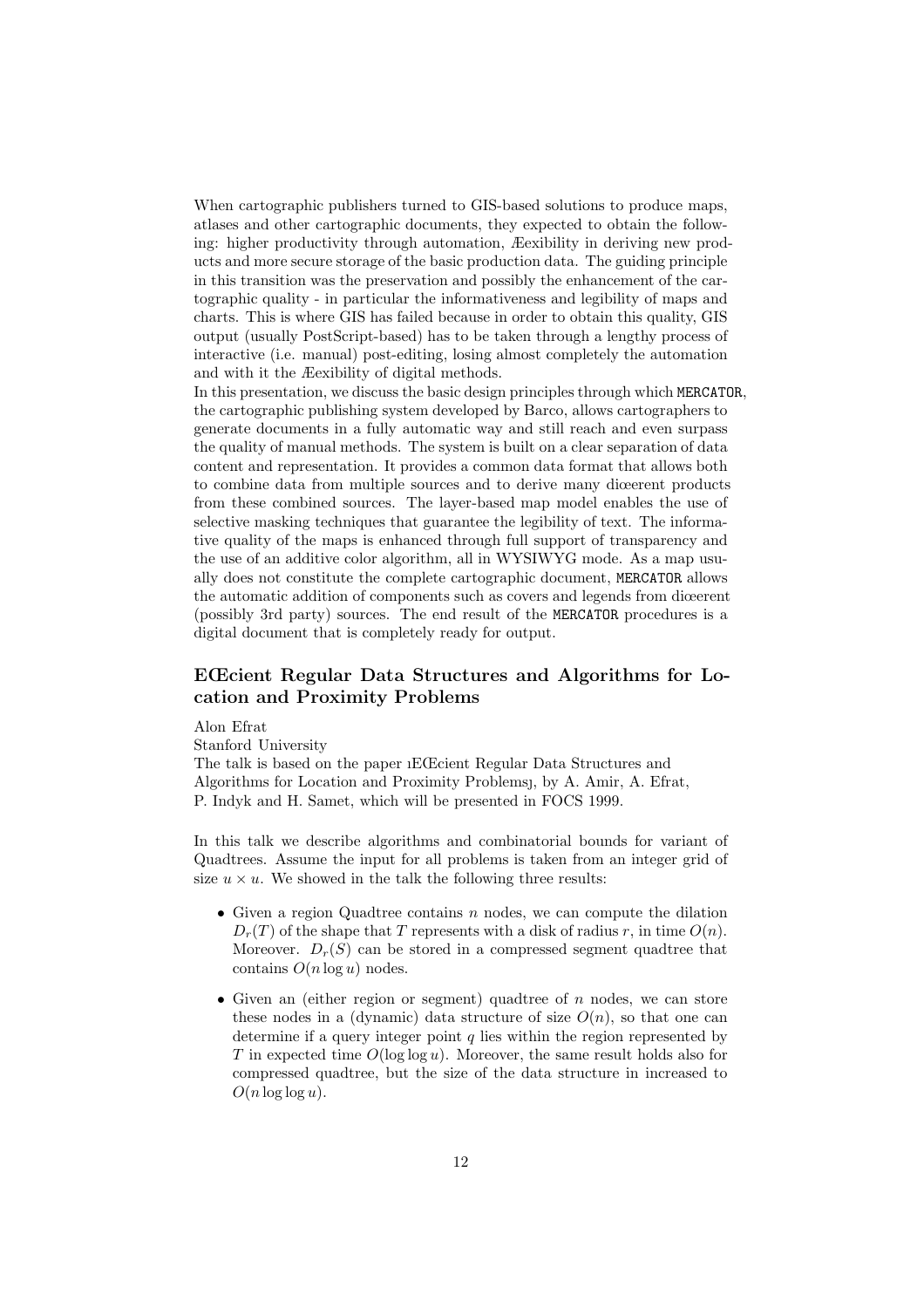• We show that if  $S$  is a shape in the plane consisting of the (not-necessary disjoin) union of  $n \text{ fat object}$ , then  $S$  can be stored in a segment quadtree of size roughly  $O(n \log u \log \log n)$ .

# Models of Map Production and Use

Andrew Frank Technische Universität Wien Inst.für Geoinformatik

Maps are used in many situations to guide our decisions in space. Maps are an eœective way to collect, store and communicate spatial information. In this presentation I use an approach based on multi-agent systems to explain the communication using maps.



An agent observes the world and forms a mental map of the reality she observes. The mental map of the observer is then expressed in a physical form - for example, as a cartographic product. Another agent acquires this cartographic product and interprets it; she forms a mental map based on the cartographic product studied. The second agent then makes a spatial decision using the map. The cartographic product (the map) is eœective if the decision the second agent makes based on its use is the same she would make based on a direct, personal investigation of the world. For example, if the second agent wants to walk to the third building on the small road, and decides on going along the main road and then turn right and stop at the third building, then the execution of this plan will actually and correctly lead him to the desired location. Therefore the map is eœective for this use.

The multi-agent approach gives a framework for the discussion and systematic investigation of a number of long-standing problems in cartography:

- The ørst agent observes the world with certain data collection processes, which retain and encode some properties of reality and leave some other out. This models the rules of cartographic data collection.
- The mental model the ørst agent constructs may be in error.
- The encoding of the mental model in a physical map follows the rules of cartographic representations (and the process may also be inÆuenced by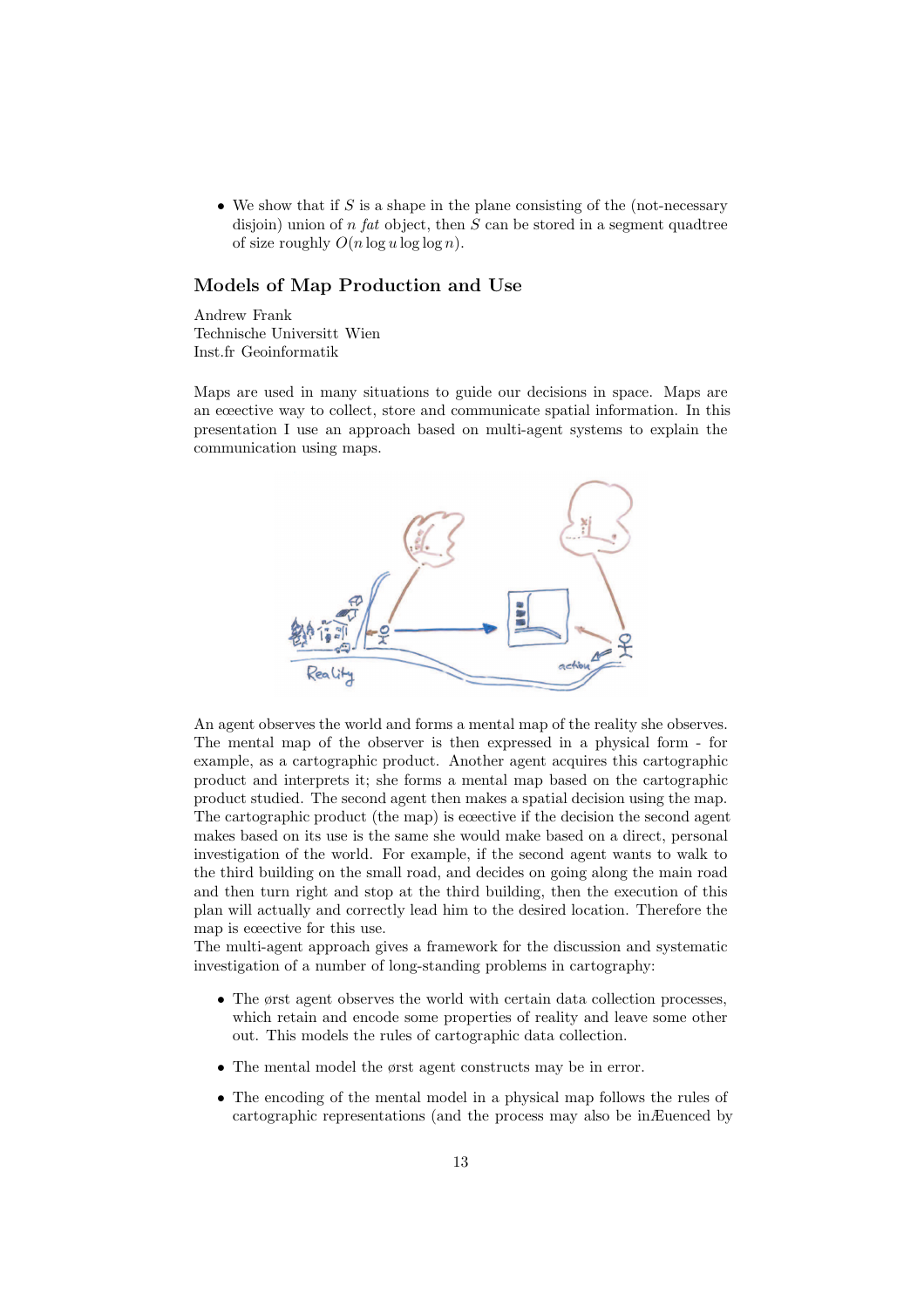errors).

- The second agent uses a set of rules to irred the map and construct his mental map. Here systematic errors of interpretation are possible.
- When using the mental map to make a decision about actions she may make errors.

Maps are eŒcient if random errors are not signiøcant or are correctable due to redundancy, and if the data collection process and the processes which use the data are conceptually related, i.e., relate to the same physical properties.

# A One-Step Crust and Skeleton Algorithm

Chris Gold Universit Laval Centre de Recherche en Gomatique

Amenta, Bern and Eppstein (1998) gave a method for extracting the crust (or boundary) from an unordered set of input points, being samples of a curve. We show that both the crust and the skeleton may be extracted from the simple Voronoi diagram/Delaunay triangulation by a simple test which assigns each Voronoi/Delaunay edge pair to either the crust or the skeleton.

As the sample points often possess positional error in practice, the resulting skeleton may have ıhair, branches generated when three adjacent crust vertices form a Voronoi vertex. Generalization, in the form of skeleton simpliøcation and boundary smoothing, may be achieved by retracting the skeleton leaf nodes to their parent locations. This is particularly useful when using the skeleton to represent the shape or topology of map objects.

Interesting examples include descriptors of polygon shape, estimation of watersheds from hydrological networks, text recognition, extraction of topology from scanned maps, and generation of triangulation models from contour input.

# Automated Spatial Analysis and the Naturalness of Voronoi Diagrams

Jean-Francois Hangout IGN/Cogit

Some basic or recurring spatial queries on vector data are shown to be made easy and exact by the precomputation of the segment Voronoi diagram. Why such eŒciency? It is argued that the Voronoi diagram on segments is a perceptually, mathematically, procedurally and geographically natural structure for GIS data, inasmuch as it belongs with the data themselves, independently from applications (while Delaunay or Voronoi on points are application- induced structures).

Computing the data from a Voronoi is a  $O(n)$  problem: data are contained within their Voronoi. Computing the Voronoi from data is a  $O(n \log n)$  problem. Information is gained, which can be formulated as follows: the Voronoi diagram projects the separated digital data into their expected map-like state, which makes automation of map-reading more intuitive.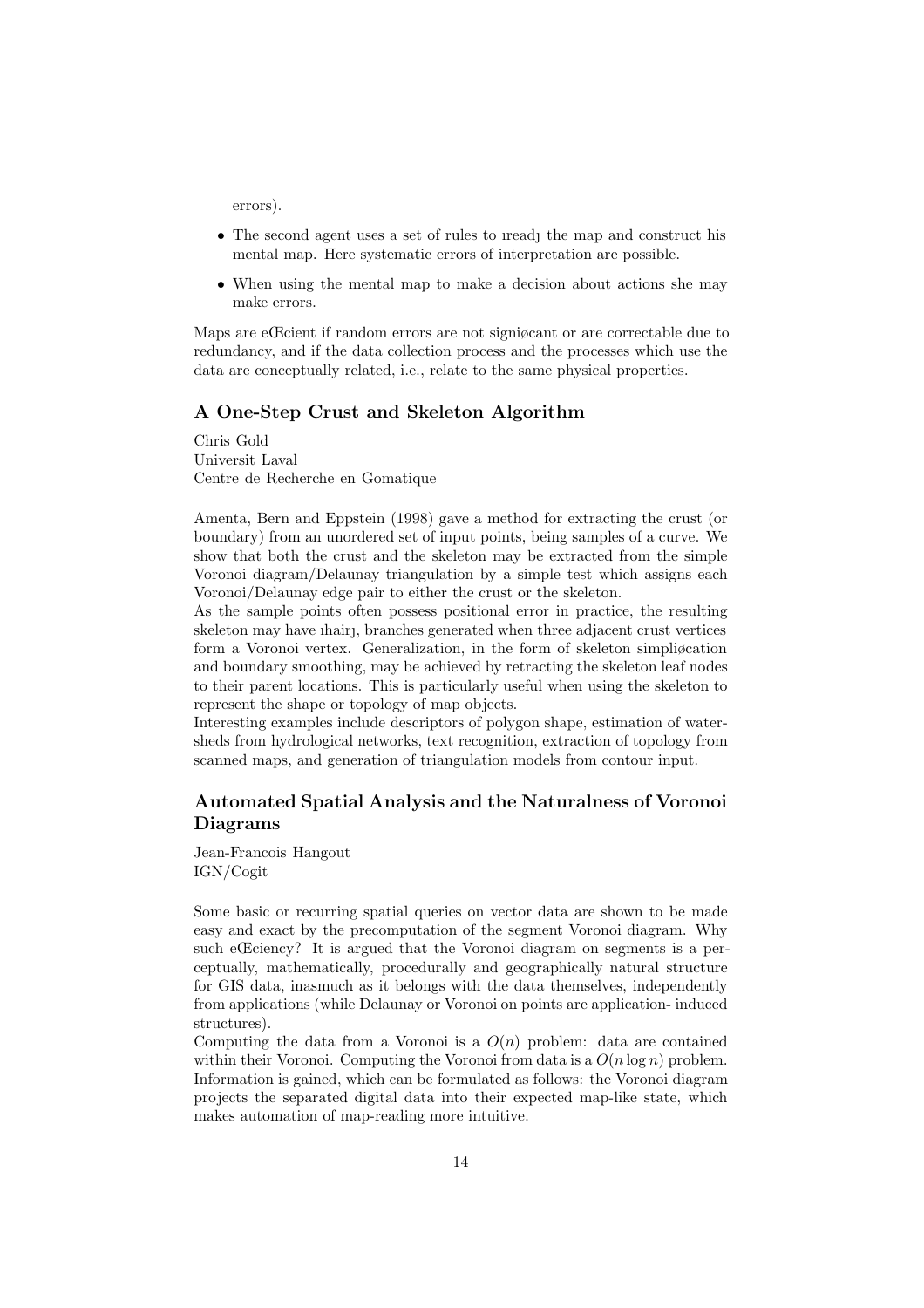# Active Object Techniques for Map Generalisation and Dynamic Generalisation

Paul Hardy Laser-Scan Ltd.

Cartography has traditionally been an isolated task, compiling information from various sources to produce a particular cartographic product. This traditional view is now being replaced by one centred on building a master database modelling the real world. From this database are then produced multiple maps, charts, geospatial data, and on-demand spatial visualisations such as Internet web mapping.

This paper and demonstration overviews a modern production application (Laser-Scan's Gothic LAMPS2) built on an object-oriented geospatial database, and speciøcally highlights its capabilities for integrity enforcement, dynamic representation, multiple geometry, and automated generalisation, in order to explore the beneøts and future directions of active object mapping.

Active generalisation methods rely on message passing to objects to ask them to simplify or displace themselves. Dynamic representation implemented as active object display behaviours allows individual objects to draw themselves diœerently according to their surroundings, or as needed for a speciøc product. Distributing the knowledge of selection, generalisation and representation into object behaviours in this way overcomes many of the problems previously encountered in embedding the skill of the human cartographer into a software solution

The presentation is interleaved by live demonstrations of the LAMPS2 software, covering the object data model, database versioning, dynamic topology creation, active representation, multi-product alternatives, and object-oriented generalisation.

#### Terrain modelling with tension minimizing triangular meshes

Martin Heller Universitt Zrich Geograøsches Institut

Our research focuses on adaptive interpolation methods for structured terrain data. Our goal was to ønd a technique that imitates the approach of an experienced morphologist. The resulting procedure should be able to accommodate stylistic guidance from an operator, but should generate reasonable surfaces even without additional structural information. We designed a program that simulates a relaxation process of a Æexible surface. Our approach diœers from similar existing ønite element methods by not using a completely smooth rectangular grid, but a non-homogeneously elastic and partially creased triangular mesh instead. The procedure starts by ønding relevant discontinuities and estimating local elasticity. An optimization process then produces a surface that approximates the observation points while minimizing tension. For this purpose, we had to ønd a way to deøne local elasticity/rigidity of the surface, a scheme to generate a øne triangular mesh, a procedure to solve the resulting sparse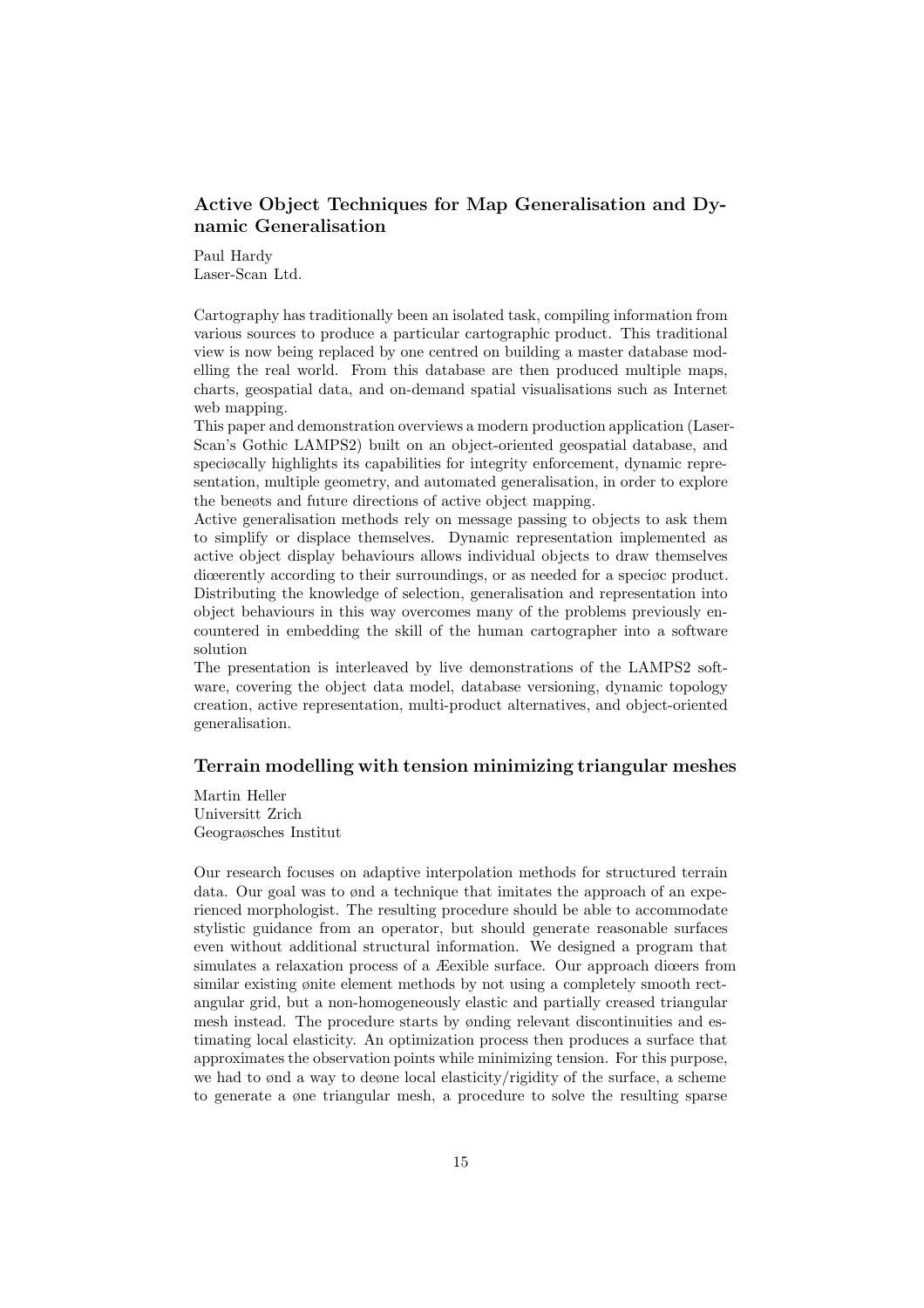equation system and a method to ølter the mesh to produce a triangulation with required resolution.

Future research will concentrate on ways to adequately integrate structural know-how.

# Algorithms for Performing Polygonal Map Overlay and Spatial Join on Massive Data Sets

Klaus Hinrichs Westflische Wilhelms-Universitt Mnster FB 10 Informatik This is joint work with L. Becker, A. Giesen, and J. Vahrenhold

We consider the problem of performing polygonal map overlay and the regnement step of spatial overlay joins. We show how to adapt algorithms from computational geometry to solve these problems for massive data sets. A performance study with artiøcial and real-world data sets helps to identify the algorithm that should be used for given input data.

# Cartographic Design in a Digital Production Environment

Lorenz Hurni ETH Zrich Institut fr Kartographie

What is the aim of the map? Who are the users of the map? Usually, these are the two main questions to be answered before starting a new map(ping) project. Using this information, base data and thematic data must be collected, an adequate map model as well as the ısign language (map symbolisation) and the publication medium must be chosen. Unfortunately all these steps inÆuence each other and they can even interfere. Usually, a very time-consuming modelling and design process is necessary in order to harmonise them. In a digital cartographic production system, cartographic data is often imported from existing GIS sources and therefore must be adapted and converted to meet the necessities imposed by the cartographic model and the symbolisation. The design process, which can also comprise generalisation steps, can be characterised as the total of a set of local or global single actions. Very important is also the orchestration of these actions in order to create an optimal co-ordination of the map elements (ıZusammenspiel der Elemente). This process is diŒcult to deøne because a) even cartographers often fail to describe the cause of a speciøc action and b) the geometrical conøguration and the content change on every map.

At the Institute of Cartography at ETH Zurich, a major focus of applicationoriented research activities is devoted to the development of interactive tools in order to automatise or support speciøc steps in the cartographic design process. The following tools have been presented at the Dagstuhl-Seminar:

- Import of GIS-Data: Line thinning, Bzier interpolation
- Line thinning and edge building (e.g. with vectorised data)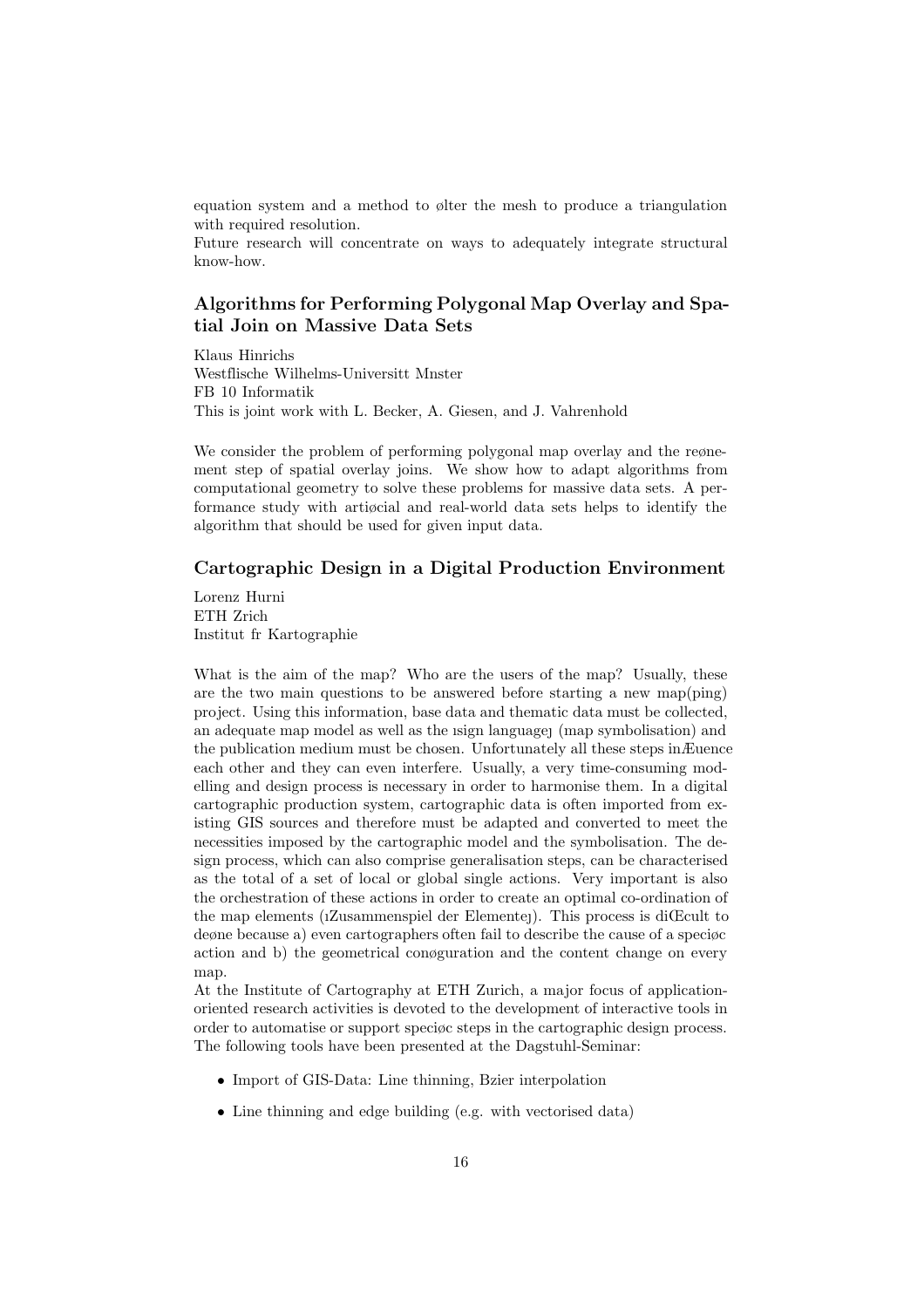- Area building
- Bzier interpolation for cartographic design
- Placement and design of hedges
- Rectiøcation of buildings
- Minimisation of area colours
- Digital cliœ drawing

# Maptech Presentation

Ajay Mathur Maptech AG

1. Introduction

With the growing availability of high quality digital data, the need for automated generalization solution for the production of maps and map related data is becoming urgent. Applications for the derivation of topographic maps out of geo-topographic data base ATKIS in Germany are currently being developed. A diœerentiation is made between model and cartographic generalization. Model generalization includes simpliøcation of data while changing map scale without considering the cartographic presentation, for instance, derivation of data model 1:50'000 from base model (1:5'000 or 1:10'000 ATKIS/DLM). Cartographic generalization, characterized by functions like simpliøcation, enlargement, displacement, aggregation, selection, classiøcation etc., are necessary for creating cartographic presentation out of geo-topographic data bases.

- 2. Maptech Products
	- maptech Capturing: Conversion of analog maps and plans to high quality geo-data by means of automated vectorization and object recognition.
	- maptech Geo-data management: Object relational seamless geo-database High-performance data access Oœers true integration (object structured) of data from various GIS
	- maptech Mapping: Covers the entire production line of digital cartography. Oœers WYSIWYG environment while working with spatial data which includes:
		- ˘ preparation work on map symbolic
		- ˘ update, editing geo-data
		- ˘ map production, map edition, map design
		- ˘ sophisticated colour separation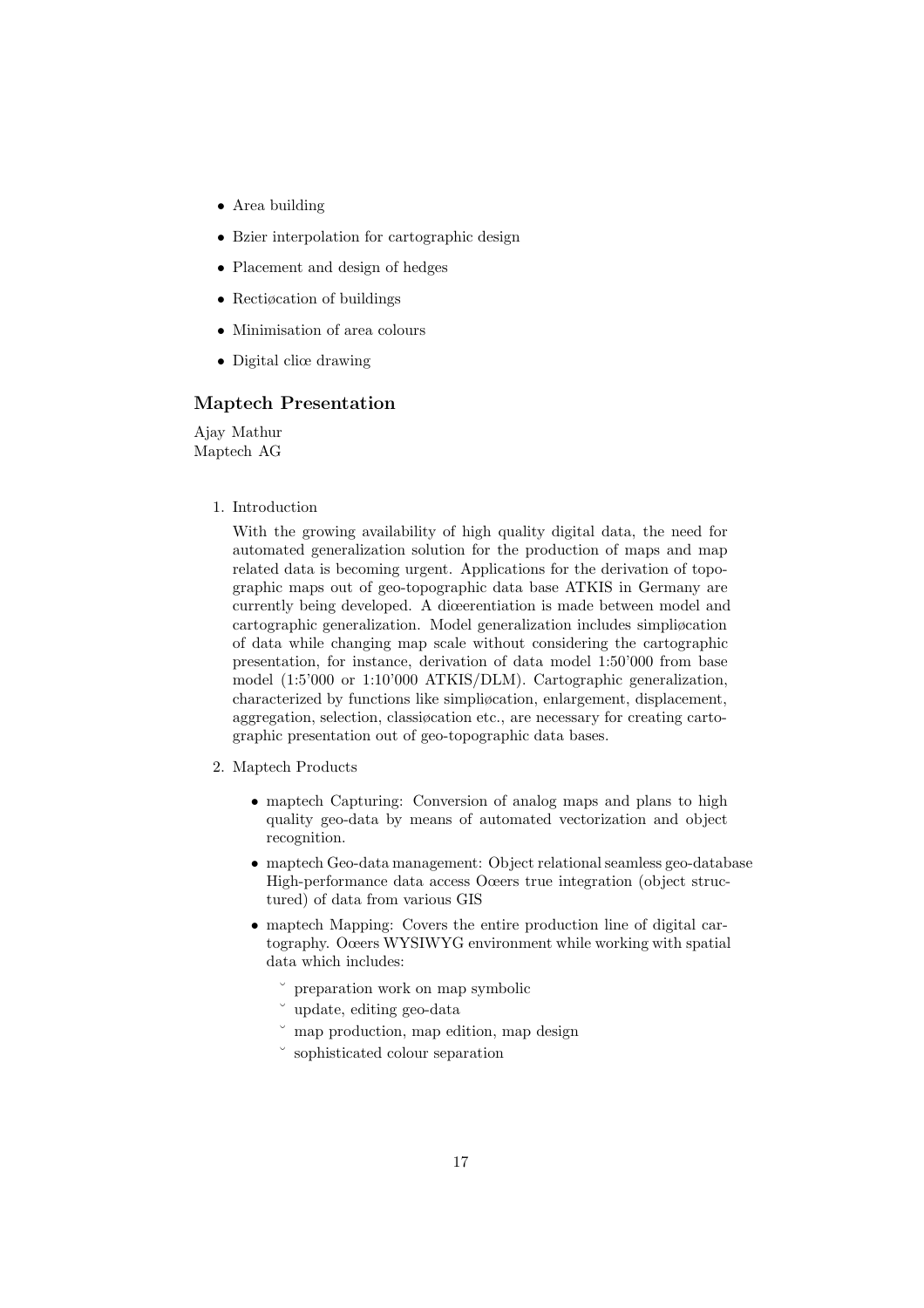3. Automation and generalization functions. Automated cartographic displacement

The automation of elementary generalization functions is the ørst step to a completely automated derivation of digital topographic maps from digital data. Displacement functions are diŒcult to automate. The method of energy minimization is used for solving problem caused by overlapping and too short distances (external energy) between objects. Line and area objects can be displaced while maintaining their typical shape.

The modelling of line shape is achieved with the help of active splines, so called "snakes". As opposed to application in the øeld of image-processing, the changes in the splines' expansion and curvature characteristics are referred as internal energy.

A demonstration of line and area displacement (lines, buildings and text conÆicts) was presented using the Maptech Mapping System.

- 4. Maptech Priorities
	- short term:
		- ˘ automated map edge work (AURA) allowing automated displacement and suppression of text and symbols at the map boundaries.
		- adjustment of data from diœerent source (e.g. to integrate houses from ALK cadastre in the geo-topographic data ATKIS)
		- ˘ automated text placement
		- automated symbol placement (related to ASTIS)
	- mid term:
		- $\degree$  automated generalization in map scale transition from 1:25.000 to 1:50.000 (derivation of DTK 1:50.000 for the Land Survey authorities in Germany)
	- long term:
		- ˘ automated derivation of any map scale from one data set

# The monitoring of objects with uncertain spatial extent

Martien Molenaar International Institute for Aerospace Survey and Earth Science (ITC)

The shape and size of area objects is traditionally determined by their boundaries. This approach is applicable for crisp objects, which do have well deøned boundaries. The spatial extent of such an object is determined by the set of faces that constitute its geometry. For these faces the relation to an object O can be expressed by a function  $Part_{22}[f, O]$  that has the value 1 when the face f is PART OF the spatial extent of O and has the value 0 otherwise. The faces can have irregular shapes as in vector maps, or rectangular shapes as in raster maps. The boundary of an object consists then of edges which have only at one side a face that is part of the O. If an object has a fuzzy spatial extent then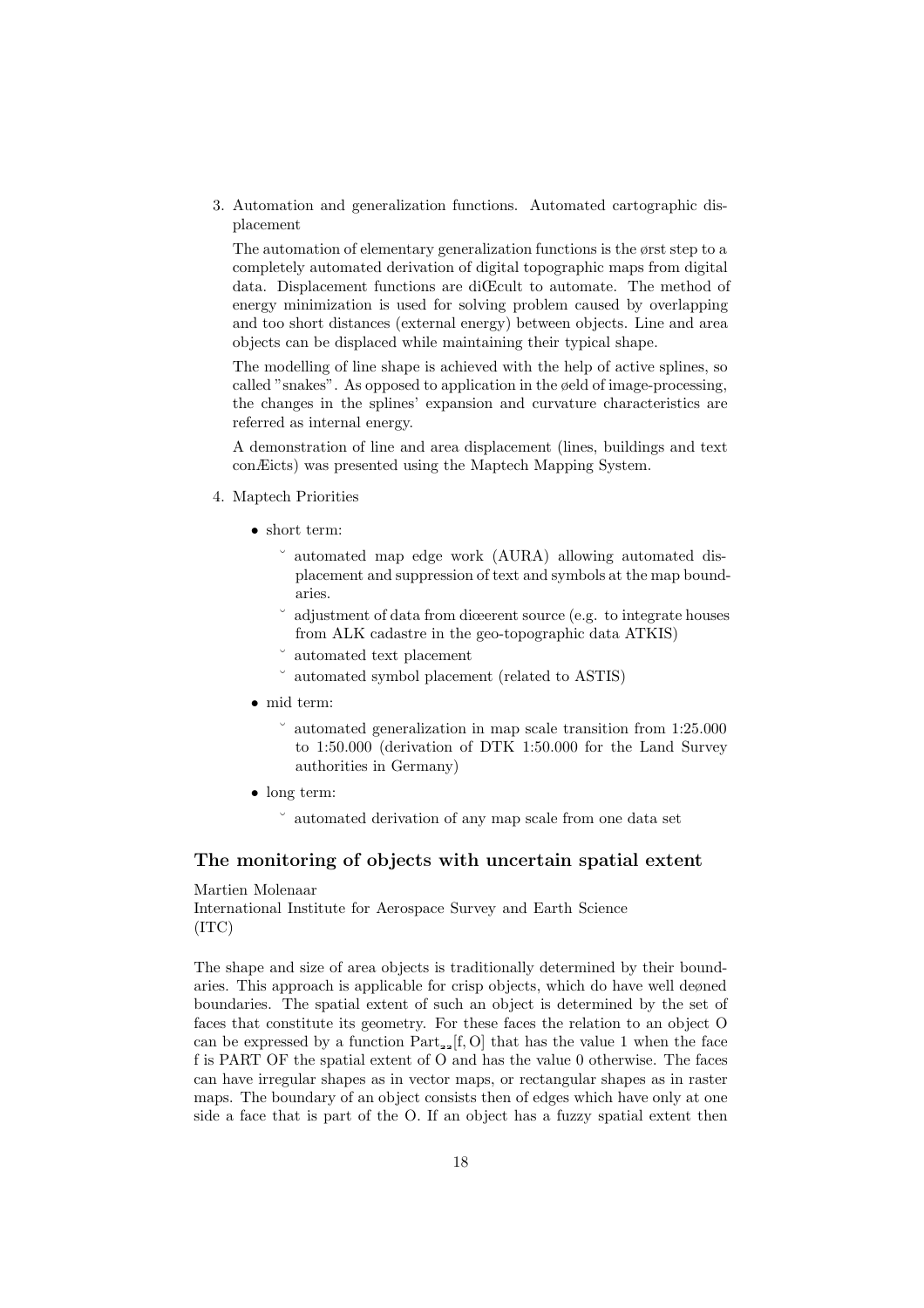this consists of faces for which the function  $Part_{22}[f, O]$  has a value between 0 and 1. That means that there are no edges that have the object exactly at one side, so that no boundary can be determined. These objects will have transition zones where the function  $Part_{22}[f, O]$  fades from some positive value close to 1 down to 0. For these objects only conditional boundaries can be determined, these are the boundaries of the spatial extents deøned for some certainty levels C, i.e. the conditional extent consisting of the faces for which  $Part_{22}[f, O] > C$ . A fuzzy object has a convex fuzzy spatial extent If the conditional extents for diœerent values of C are nested and connected. Natural objects should in generally be represented as objects with a fuzzy spatial extent because they rarely have crisp boundaries. An example can be found in coastal zone areas in the Netherlands where no crisp boundaries can be identiøed between foreshore and beach area, or between beach and foredune area. In these examples the objects do have convex fuzzy spatial extents. If such objects are to be monitored to determine their dynamics, then spatial behavior can not be observed through changes of the boundaries. The changes can only be determined by overlaying the fuzzy spatial extents of diœerent years and the evaluation of their similarities and diœerences. That means that no crisp answer can be found for the change in object geometry from year to year, the diœerences can only be evaluated for speciøed certainty levels.

#### For further reading see:

Martien Molenaar: An Introduction to the Theory of Spatial Object Modelling for GIS. Taylor & Francis, London, 1998, 246pp. ISBN 0-7484-0775-8 (cased) ISBN 0-7484-0774-X (paper) Tao Cheng: A Process-Oriented Data Model for Fuzzy Spatial Objects. ITC publication Series, No 68, ITC, Enschede, 1999, 163pp. ISBN 90-5808-038-2

#### SeaÆoor Relief Modelling

# EPFL

Lab. de Bases de Donnes

A theoretical approach to the description of local seaÆoor relief shapes has been presented in extension to [1] for further possible discussions during the seminar. A scale independent model have been proposed which consists of a 3D schematized representation (skeleton) of the local seaÆoor features, i.e. most notably elongated features such as valleys and ridges. Shape skeletons are generated by computing sections orthogonally along ridge and valley lines extracted from the original bathymetric proøles. The local shape descriptive model is composed of symbolic and geometric description of characteristic shape features and related vertical sections. Such a model enables either relief shape interpretation, and further complementary elements to the global DTM manipulation. Furthermore, it aims at enriching our current knowledge on seaÆoor shapes by providing tools for local schematized visualisation of the seaÆoor features, or further qualitative and quantitatve elements for shape interpretation and relief recognition.

References:

Corinne Plazanet, Michela Spagnuolo. Sea Eoor Valley Shape Modeling. In Proceedings 8th International Symposium on Spatial Data Handling. Vancouver (Canada), July 1998, pp 751-761 http://lbdwww.epfl.ch/~corinne/pubs.html#Seafloor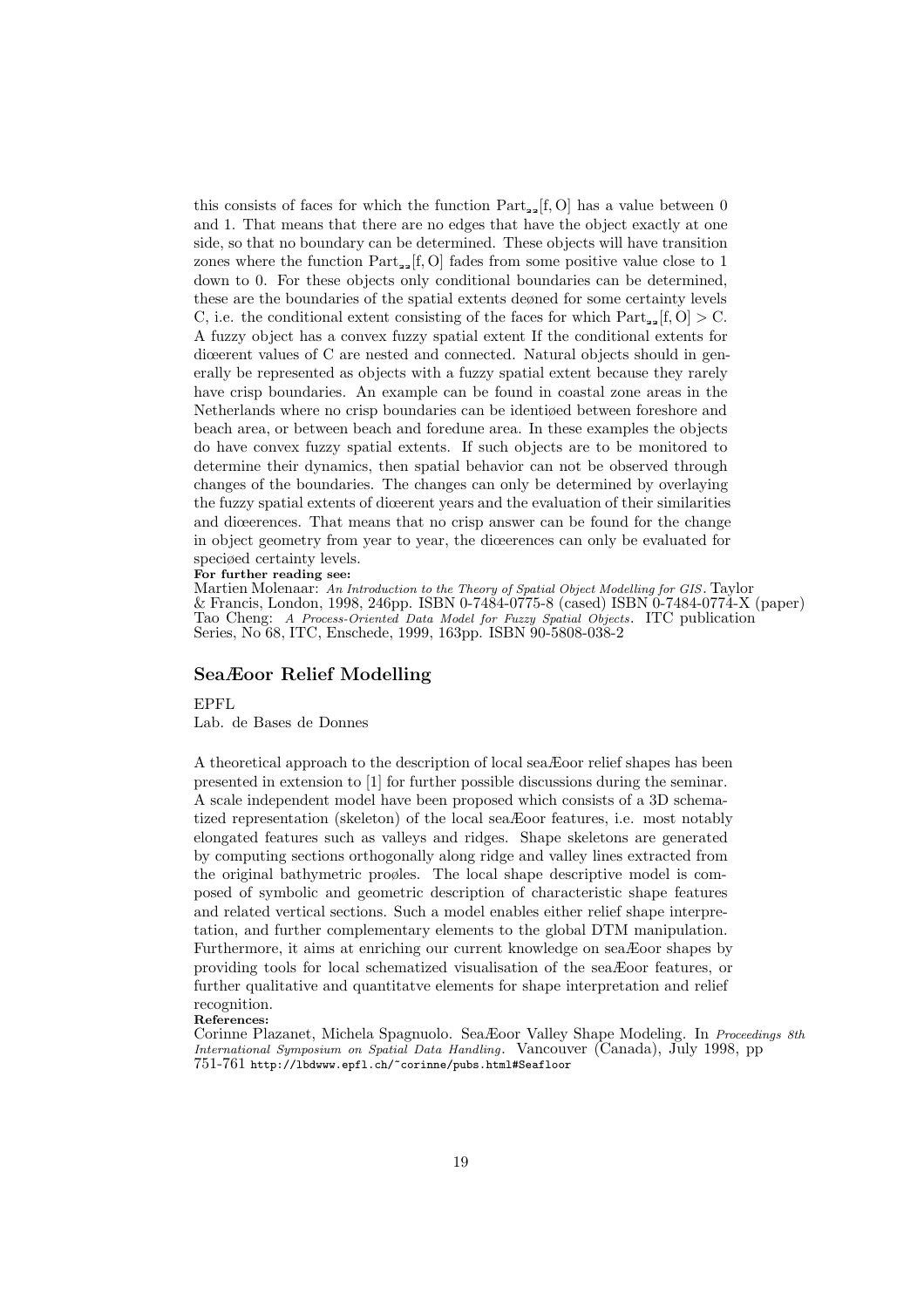#### Area-Preserving Piecewise-AŒne Mappings

Alan Saalfeld Ohio State University

If  $P_0$  and  $Q_0$  are any two simple polygons, and if  $\Phi : \partial P_0 \to \partial Q_0$  is any piecewise-aCne homeomorphism (PAH) of the boundary  $\partial P_0$  of  $P_0$  onto the boundary  $\partial Q_{o}$  of  $Q_{o}$ , then there exists a PAH extension  $\Phi$  of  $\Phi$  to all of the interior of  $P_{\text{o}}$  that preserves relative area size everywhere. In other words, for any subset S of  $P_o$  that has nonzero area, the subset  $\hat{\Phi}(S)$  of  $Q_o$  also has nonzero area, and

$$
\frac{\text{Area}(S)}{\text{Area}(\hat{\Phi}(S))} = \frac{\text{Area}(P_o)}{\text{Area}(Q_o)} = \text{a constant}
$$

In particular, if  $Area(P_0) = Area(Q_0)$ , then the constant is 1, and  $\hat{\Phi}$  is area preserving everywhere:  $Area(S) = Area(\hat{\Phi}(S))$  for all S.

Proof sketch: Isomorphic triangulations induce piecewise-aŒne homeomorphisms. For two equal-area quadrilaterals, we may ønd either one or two Steiner points in each of the quadrilaterals to produce isomorphic triangulations for which each triangle in the triangulation of one quadrilateral has the same area as its corresponding triangle in the triangulation of the other quadrilateral. We use induction to prove the result for any two equal-area convex  $n$ -gons, then apply induction again to extend the result to any two equal-area arbitrary  $n$ -gons.

# Realistic Shortest Paths

Jrg-Rdiger Sack Carleton University School of Computer Science Joint work with Lyudmil Aleksandrov, Mark Lanthier and Anil Maheshwari

Shortest path problems are among the fundamental problems studied in computational geometry. Such problems arise in numerous applications in areas such as robotics, traŒc control, search and rescue, water Æow analysis, road design, navigation, routing, geographical information systems. Most of these applications demand simple and eŒcient algorithms to compute approximate shortest paths as opposed to a complex algorithm that computes an exact path.

Motivated by the practical importance of these problems and very high complexities for computing exact shortest paths (in particular in weighted scenarios or in 3D) we investigate algorithms for computing approximated shortest paths. In this talk we describe several simple and practical algorithms (schemes) to compute an approximated weighted (and unweighted) shortest path between two points on the surface of a (possibly, non-convex) polyhedron (or a TIN).

We also describe  $\epsilon$ -approximation algorithms for such problems. While these algorithms have a more complex analysis their implementation remains simple. Furthermore, we sketch our work on shortest anisotropic paths on terrains. Anisotropic path costs take into account the length of the path traveled, possibly weighted, and the direction of travel along the faces of the terrain. Considering faces to be weighted has added realism to the study of (pure) Euclidean shortest paths. Parameters such as the varied nature of the terrain, friction, or slope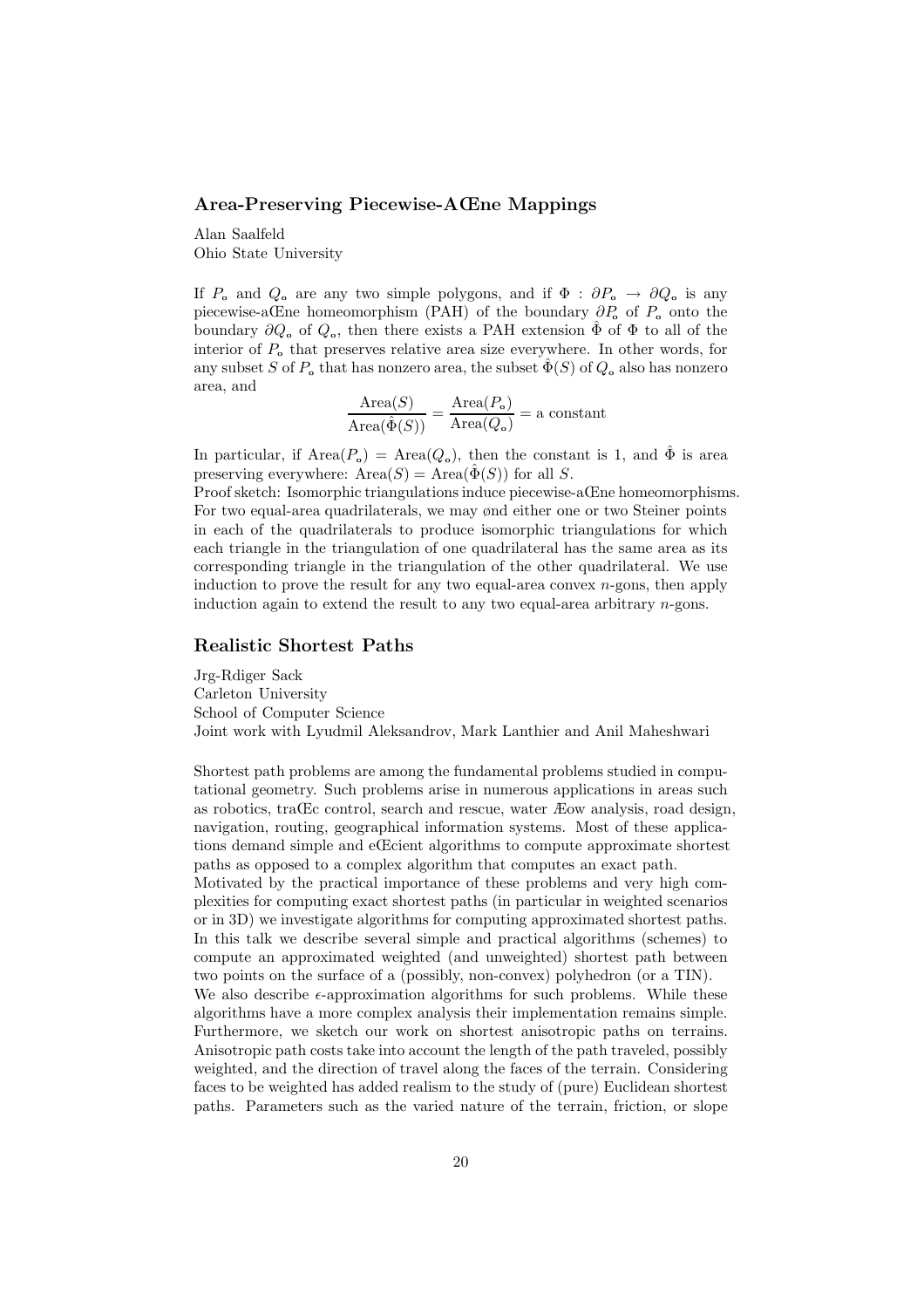of each face, can be captured via face weights. Anisotropic paths add further realism by taking into consideration the direction of travel on each face thereby e.g., eliminating paths that are too steep for vehicles to travel and preventing the vehicles from turning over.

Finally, we discuss some very recent developments in computing shortest paths in 2-D and 3-D.

### Generalization based on Least Squares Adjustment

Monika Sester Universitt Stuttgart Institut für Photogrammetry

Recently, an emersion of using iforce models to solve generalization problems, especially displacement, can be observed: the ørst were probably Burghardt & Meier [1997], who use a snake approach to displace linear elements in maps (e.g. road and rail network). Then Hojholt [1998] came up with the idea of applying Finite Element Theory as a framework for displacement. Bobrich [1999] also uses a mechanical analogon as a model, namely springs. Ware & Jones [1998] use simulate annealing as an optimization technique. Independently, Harrie [1999], Sarjakoski & Kilpelainen [1999] and Sester [1999] developed ideas to solve displacement with Least Squares Adjustment theory.

Least Squares Adjustment theory (LSA) is a well known general framework to determine unknown parameters based on given observations; the observations are formulated in terms of functions of the unknown parameters. Thus unknown parameters can be determined given exterior constraints or models. In the presentation, LSA was applied to solve two generalization operations, namely the simpliøcation of building groundplans, and displacement.

In order to generalize building groundplans, ørst a simpliøed model of the building is derived using three rules in order to remove small building structures. This results in a simple, but not necessarily correct model of the original situation. Thus, in an adjustment process, the the building model is adjusted to original building shape. In the second example, LSA is applied for the displacement: diœerent objects have to be displayed on a map - for reasons of legibility certain constraints have to be satisøed, e.g. minimal object sizes and minimal object distances have to be enforced. LSA oœers a straightforward framework to introduce diœerent kinds of constraints: object size, object form, object distances. In one step, all these constraints are solved simultaneously, resulting in one optimized solution with the feature that all residuals are distributed evenly among all the observations. Besides this result, quality parameters indicate, how well the initial constraints could be satisøed. The presentation also sketched, how LSA theory could be applied for other generalization operations, e.g. typiøcation. This, however is subject to further research.

References

Bobrich, J. [1999], Cartographic Displacement, Dagstuhl-Seminar.

Burghardt, D. & Meier, S. [1997], Cartographic Displacement Using the Snakes Concept, in:  $W$ . Frstner & L. Plimer, Hrsg., *Smati 97: Semantic Modelling for the Acquisition of* 

Topographic Information from Images and Maps, Birkhuser, Basel, Seiten 114-120.

Harrie, L. E. [1999], The Constraint Method for Solving Spatial ConÆicts in Cartographic Generalization, Cartography and Geographic Information Science 26(1), 55-69.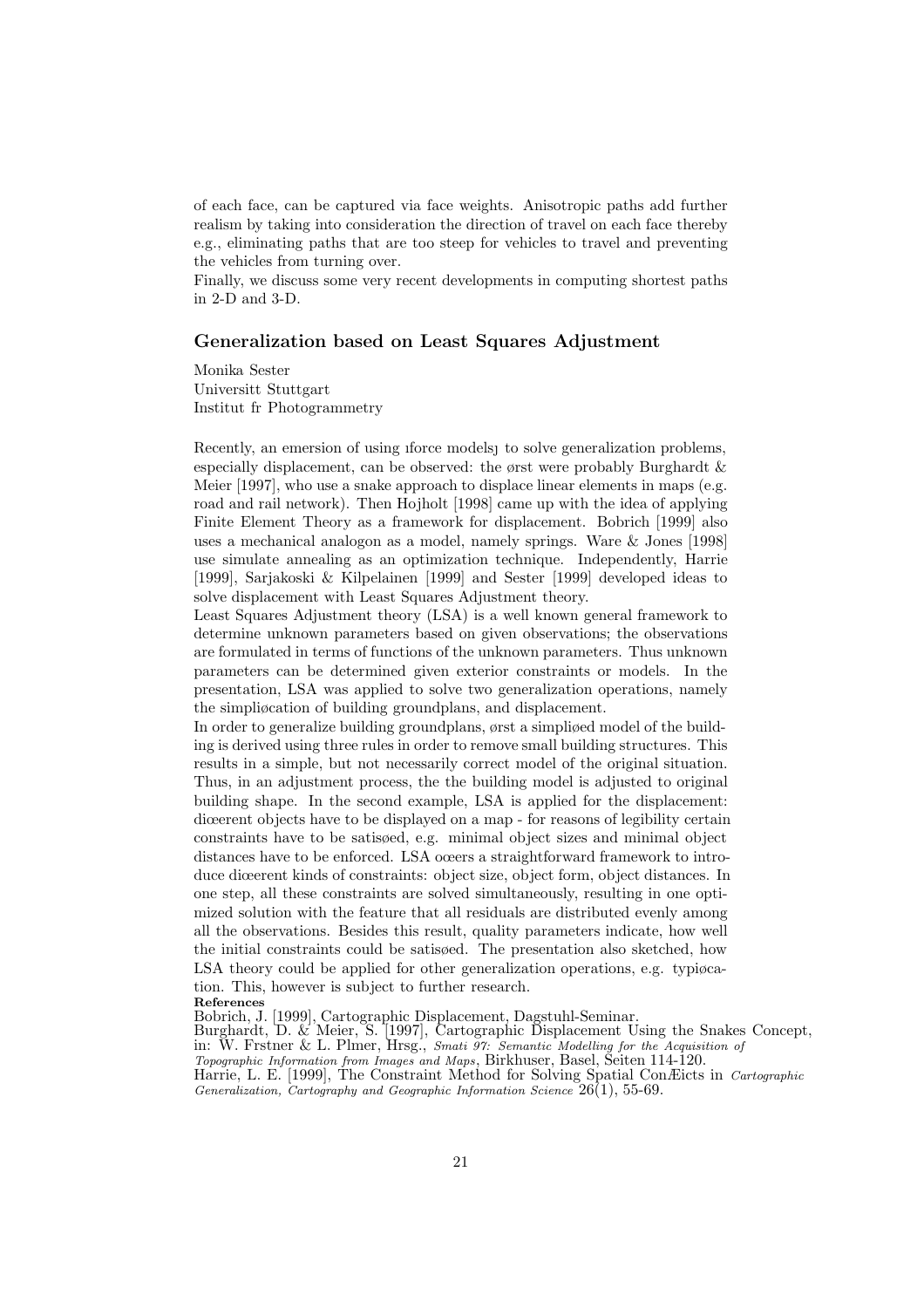Hojholt, P. [1998], Solving Local and Global Space ConÆicts in Map Generalization Using a Finite Element Method Adapted from Structural Mechanics, in: T. Poiker & N. Chrisman, Hrsg., Proceedings of the 8th International Symposium on Spatial Data handling, Vancouver, Canada, Seiten 679-689.

Sarjakoski, T. & Kilpelainen, T. [1999], Holistic Cartographic Generalization by Least Squares Adjustment for Large Data Sets, in: *Proc. ICA*, International Cartographic Association, Ottawa, Canada.

Sester, M. [1999], Generalization based on Least Squares Adjustment, Presentation at the International Cartographic Conference, ICA, Ottawa.

Ware, J. & Jones, C. [1998], Con Eict Reduction in Map Generalization Using Iterative Improvement, GeoInformatica 2(4), 383-407

#### Visualizing Geographic Migrations and Flows?

Jack Snoeyink University of North Carolina at Chapel Hill Dept. of Computer Science

Geographic information systems combine heterogeneous data by assigning it a spatial position. For many processes, however, data naturally has two or more positions. I present two examples, in the hopes that the cartographers will teach me the best way to visualize such processes: point-to-point migration data, and traŒc Æow data.

To show an overall picture of migration data, we propose to use geometric spanners¯graphs that approximate the complete graph such that any pair of nodes has a path joining them that is not more than some constant factor times the distance between the nodes. To show Æow data, we propose use non-uniform transformations, and to accelerate their computation with methods from n-body computation.

# Evaluation of Quality of Map Labeling

Tycho Strijk Utrecht University Dept. of Computer Science Joint work with Steven van Dijk, Mark van Kreveld and Alexander Wolœ.

The cartographic labeling problem is the problem of placing text on a map. It is composed of two phases. In the ørst, the question which map features should in principle receive a label is settled and the style (i.e." color and font) of these labels is determined. The second phase consists of the actual label placement. In this phase for each feature one has to decide whether there is in fact suCcient space and, if yes, the best location and shape of the label must be determined. This talk proposed a quality measure for the result of the second phase, allowing the comparison of label placement programs.

# Reducing I/O Operations in Spatial Join Algorithms

Jan Vahrenhold Westflische Wilhelms-Universitt Mnster FB 10 Informatik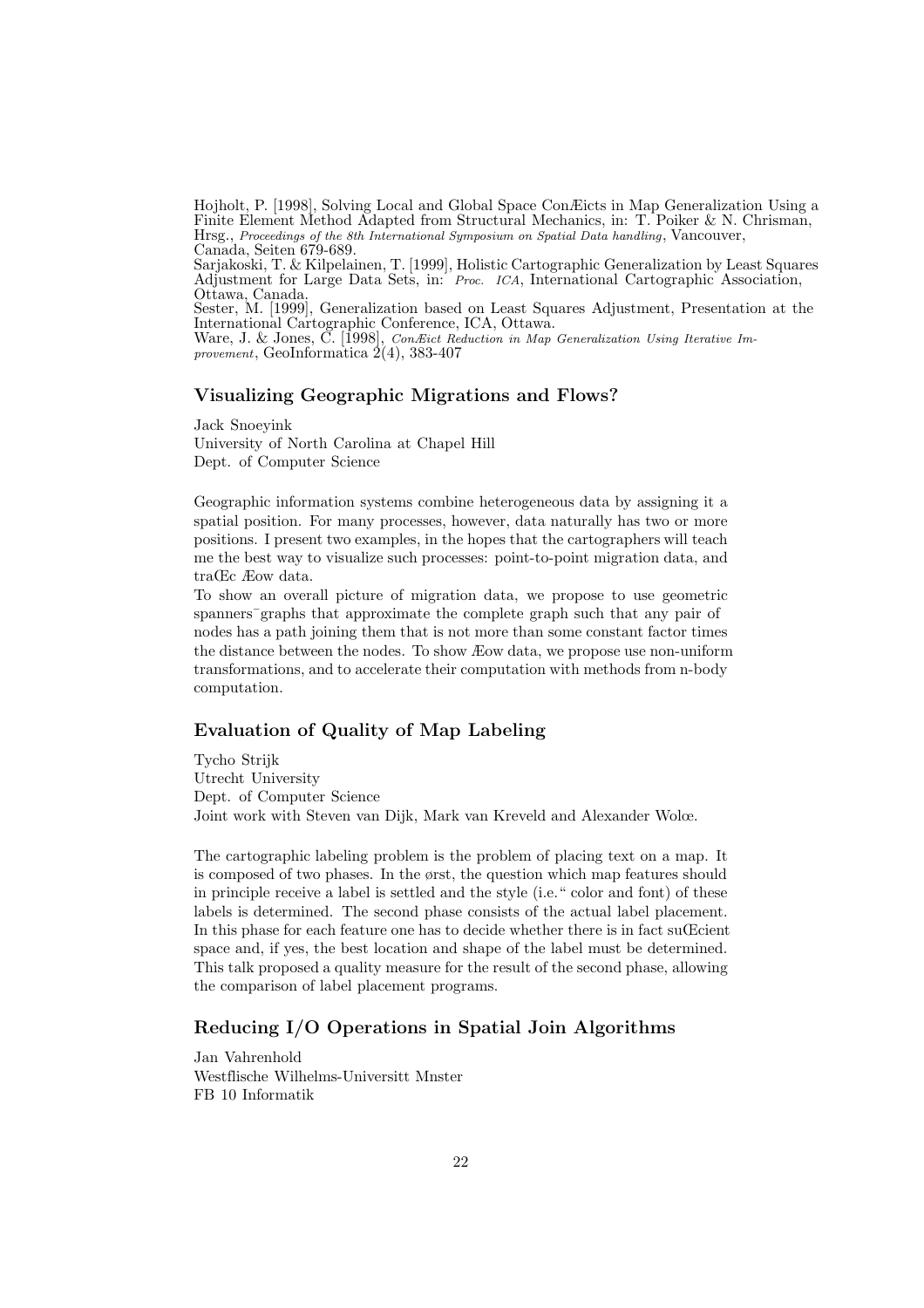This is joint work with L. Arge, O. Procopiuc, T. Suel, S. Ramaswamy, and J. Vitter.

We study the ecects of random and sequential I/O operations in spatial join algorithms. Furthermore, we develop a simple plane-sweep approach to the spatial join problem that uniøes the index-based and non-index based approaches and can be built from a few standard operations.

We also report on the results of a comparative study of the new algorithm with several index-based and non-index based spatial join algorithms. The experiments have been performed on several diœerent architectures, and scaled up to data sets that are signiøcantly larger than those used in previous work. We considered a number of factors, including the relative performance of CPU and disk, the quality of the spatial indices used, and the sizes of the input relations.

# Using Genetic Algorithms to Solve Hard GIS-Problems

Steven van Dijk Utrecht University Dept. of Computer Science

Genetic Algorithms (GA's) are powerful combinatorial optimizers based on the theory of Darwinian evolution. They work by encoding a solution to the problem in some manner and evolving a population of solutions until a close to optimal solution is found. An objective function is needed to assign a øtness to a solution. The talk aims to introduce and describe the main principles of GA's. It will show that in order to build an eŒcient GA one needs to exploit the structure (or linkage) of the problem. In GIS-problems the linkage is easy to determine because it is induced by the geometry of the problem. This makes GA's especially well suited for solving them.

An implementation of the GA to solve the problem of map labeling was described and it was shown that the GA performed very well.

# Schematization of road networks

Marc van Kreveld Utrecht University Dept. of Computer Science Joint work with people from the applied algorithms group at Utrecht University

Road networks consist of junctions with speciøc locations in the plane, and connections or roads that have a speciøed shape and connect a pair of junctions. In other words, a road network is an embedded planar graph where the arcs have a speciøed shape.

The problem of road network schematization consists of making a schematic, diagram-like representation where the shape of the arcs is simpliøed to only two or three segments. Usually these segments have to be axis-parallel or 8-oriented. We analyze a couple or requirements that can be used in road network schematization, identify the types of connections that can be of interest, and present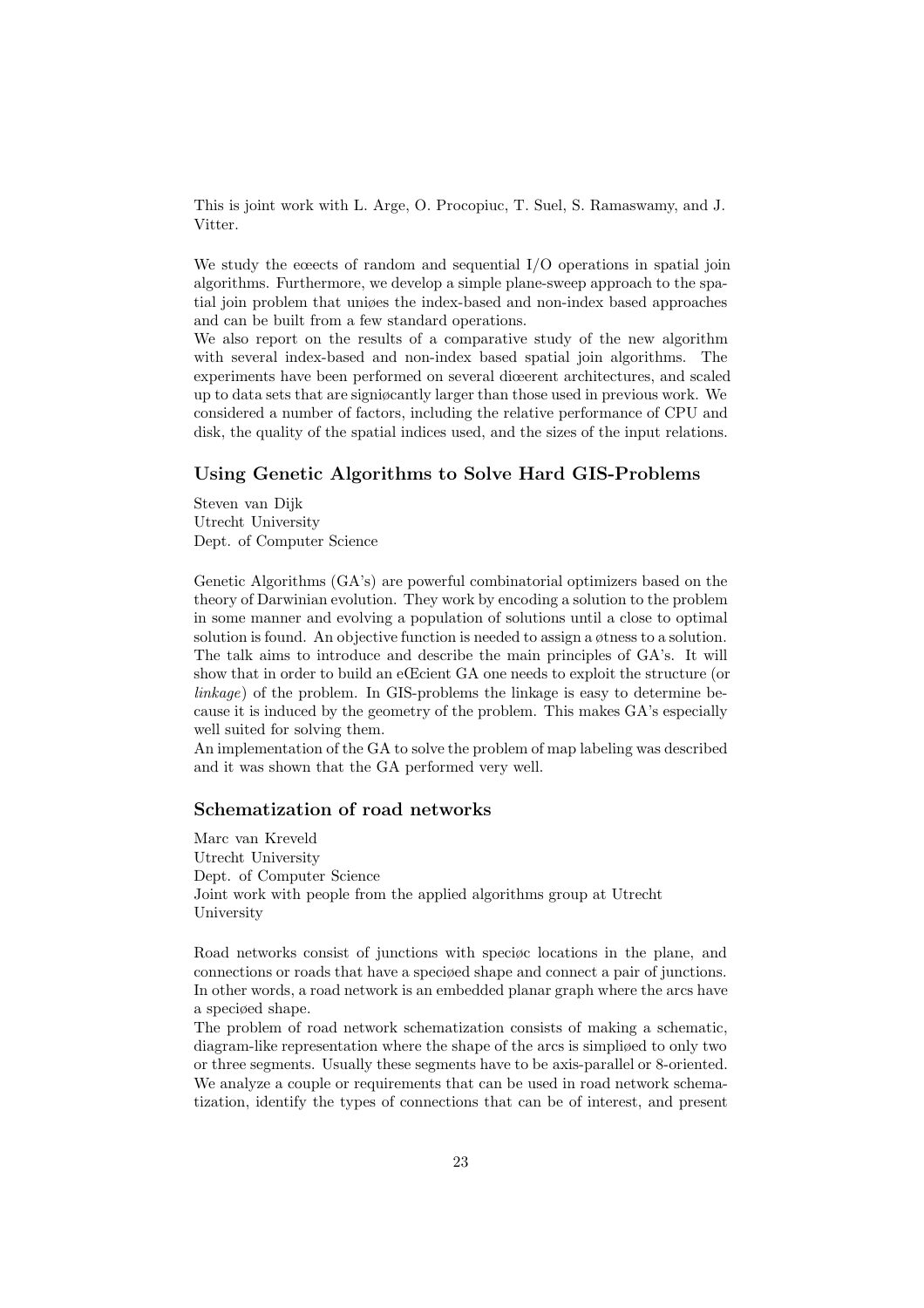two approaches to solve such problems. Requirements typically are no crossings of schematized roads, a minimum distance between two roads, keeping the embedding of the network the same, and making through-going roads at junctions to be extensions of each other. Types of connections include 4-oriented or 8-oriented connections, shortest connections in the  $L<sub>2</sub>$  or  $L<sub>1</sub>$ -metric, and so on. The ørst approach to solve schematization is based on reduction to a 2-SAT formula whose solution gives the shape of the schematized connections. The second approach tries to establish a top-to-bottom placement order such that the schematized roads can be placed topmost in this order, without restricting any possibilities of roads to be placed later. Finally, we gave an algorithm to compute a closest Hausdorœ distance schematization of a road.

# Rule-based Polygon Classiøcation of Topologically Structured Topographic Data converted from Spaghetti Data

Peter van Oosterom Dutch Cadastre http://ooa.kadaster.nl/~oosterom/fin.html

In this paper the migration of a spaghetti to a topologically structured topographic base map is discussed. Investigations into this subject are going on for a couple of years now. Speciøcally the rule-based classiøcation of the areas has been implemented, tested and compared to human classiøcation.

The large scale topographic base map of the Netherlands at scale 1:1.000 in urban areas and at scale 1:2.000 in rural areas covers almost the complete country. It consists of line elements (polylines and circular arcs), point symbols an text labels. The current large scale topographic base map does not represent area features explicitly. However, human map readers are, most of the time, able to interpret the map and determine where the area features are located by looking at the lines (representing topographic boundaries), text labels and symbols. For the computer it is much harder to discover the area features explicitly.

Having area features explicitly in the map makes it possible to produce better cartographic output; for example fully colored maps. The topologically structured topographic map is better suited as basis for thematic maps by combining the basic areas to appropriate units. It is a better model of the world (Digital Landscape Model, DLM), because there is more explicit knowledge stored concerning the real world features. Having area features explicitly available makes it also easier to reason about them; e.g. apply generalization (removing objects, combining objects, simplifying objects, etc.) or at least update propagation from the large scale to the medium and small scale models. Another example is the computation of the center line of roads or waterways.

The goal of the described research is to convert the current spaghetti data set into a topologically structured data set with explicit area features at lowest possible costs. As human labor is expensive, it is tried to automate the migration process as much as possible. Before describing the migration process steps, ørst the target model is discussed. Then the ørst step in the migration, the node computation, is described. This is a computational geometry iproblem driven by tolerances and the quality (accuracy) attributes related to all input lines. Spatial data organization (clustering and indexing) is important to perform this step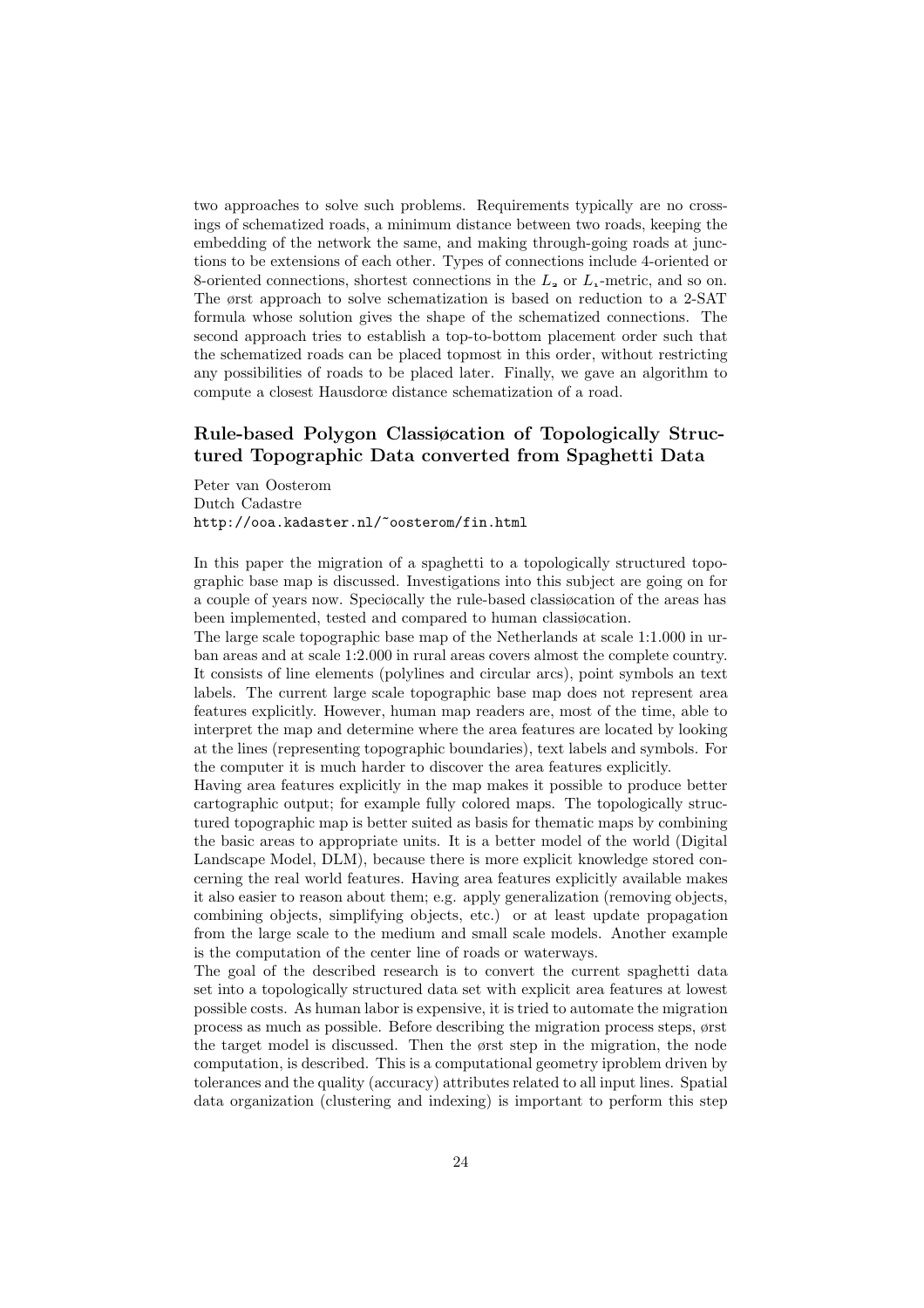eŒciently. The next step is placing additional lines to close certain topographic areas, this is done by hand. The ønal step is then classifying the areas and for this a rule-based system has been used. In some situations the rules may ønd strong suggestion for two or more area classes, which is then signaled. There may be an error in the original input data (wrong line classiøcation or text label) or there should be an additional line separating area in two areas.

When designing a new model we have to decide how the dicerent features are organized; e.g. are there diœerent layers or themes both from the users and technical perspective. Further, we still have to be able to deliver the traditional line oriented topographic map. This may cause some additional requirements for to model to be designed. In some cases lines in the original map coincide, e.g. the boundary of the road and the boundary of a building (partly coincide). In general, only one element is maintained on the original map according to a certain hierarchy: buildings, roads, water, etc. However, in some cases both overlapping lines have to be present in the output (according to contracts with our customers).

After the modeling, node computation and closing areas by hand the ønal areas can be created by computing the topology and storing the results in the database. The last step which has to be performed is classiøcation of the areas. It was decided to use a rule-based approach, because this classiøcation task seams very appropriate as it is less based on procedural knowledge, but more on declarative knowledge and heuristics:

- 1. the facts from the input data (line classiøcation, point symbols e.g. indicating water or road surface type, and text labels e.g. for street names or house numbers),
- 2. knowledge concerning the target area features (boundary composition, possible neighbors, reasonable size and shapes, etc.), and
- 3. rules describing the classiøcation of the target areas based on the input facts (e.g. an area enclosed by building boundaries and containing a house number will probably be a main building). Another motivation for choosing a rule-based approach is that it is very Æexible and can be adjusted to the provincial diœerences which exists within the input data in the Netherlands.

The ørst results of the area classiøcation are very promising. In total 19 diœerent test regions were used (from 3 diœerent provinces) and were also classiøed by hand. About 90% of the areas were classiøed in the same way, the 10% diœerences were analyzed:

- 1. 4-5% of the manual classiøcation was wrong;
- 2. 4-5% of the rule based classiøcation was wrong (classiøcation did not consider the complex conøgurations, the input facts were incomplete, and the classiguation did also not use ioutside knowledge);
- 3. 0.5-1% of the input facts were errors.

The time required by manual classiøcation varies a lot, but is on the average about six hours. As the time required for the rule based classiøcation is on the average six minutes, the gain is quite signiøcant.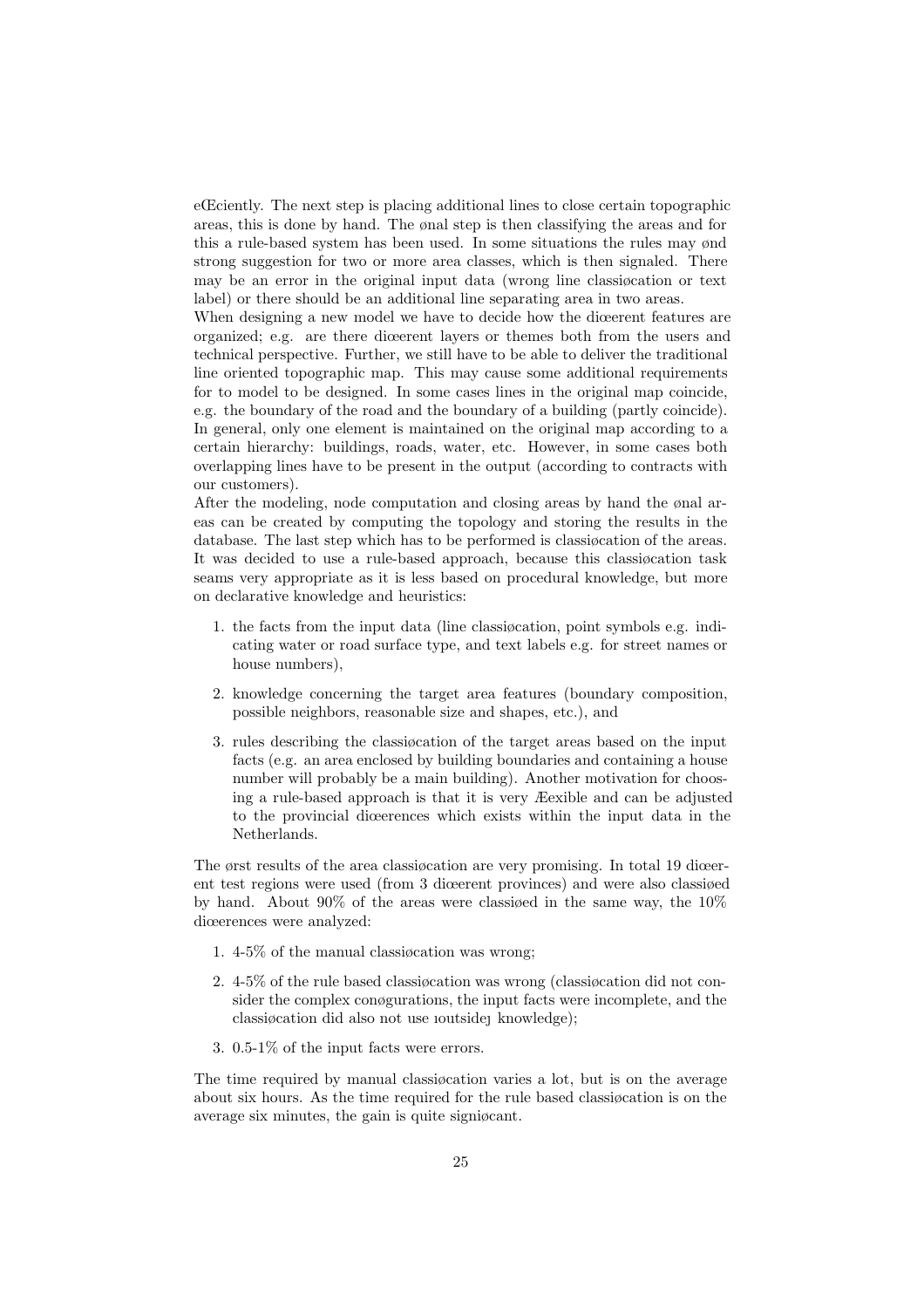# Supporting Multi-Layer Map Overlay and Shared Geometry Management in a GIS

Jan W. van Roessel **ESRI** 

Map overlay is often naively represented as a two at-a-time combination of a "red" and "green" layer, where the output polygons are the intersected polygons of both layers. Geometry libraries commonly implement two-at-a time operations on spatial features, such as the intersection or union of two polygons. While some problems in map overlay can be solved with these operators, other problems that involve the topology of a map cannot. Maintaining the topology among features involves making simultaneous changes to groups of features. For a polygonal tiling of the plane, changes in one polygon must always be reÆected in the surrounding polygons. Map overlay with line segment cracking and point clustering is best performed using multiple features simultaneously and multilayer rather than two-at-a-time processing is preferred as well. In this paper we look at the larger picture and discuss the various map overlay, topological structuring and topological relation functions that are all performed by the same underlying overlay processor. We also describe a "topology engine" that has been constructed with the map overlay processor for the support of object oriented functions.

For a reference see for instance my paper:

"The Vector Overlay Puzzle: Where Do the Pieces Fit?" in ıAdvanced Geographic Data Modelling" Edited by Martien Molenaar and Sylvia De Hoop Netherlands Geodetic Commission, Publications on Geodesy, New Series No. 40.

#### Using Graph Layout to Visualize Train Interconnection Data

Dorothea Wagner Universitt Konstanz Fakultt fr Mathematik und Informatik This is joint work with Ulrik Brandes.

We are conerned with the problem of visualizing interconnections in railroad systems. The real-world systems we have to deal with contain connections of thousands of trains. To visualize such a system from a given set of time tables a so-called train graph is used. It contains a vertex for each station met by any train, and one edge between every pair of vertices connected by some train running from one station to the other without halting in between.

In visualizations of train graphs, positions of vertices are predetermined, since each station has a given geographical location. If all edges are represented by straight-lines, the result is visual clutter with many overlaps and small angles between pairs of lines. We here present a non-uniform approach using diœerent representations for edges of distinct meaning in the exploration of the data. Only edges of certain type are represented by straight-lines, whereas so-called transitive edges are rendered using Bezier curves. The layout problem then consists of placing control points for these curves. We transform it into a graph layout problem and exploit the generality of random øeld layout models for its solution.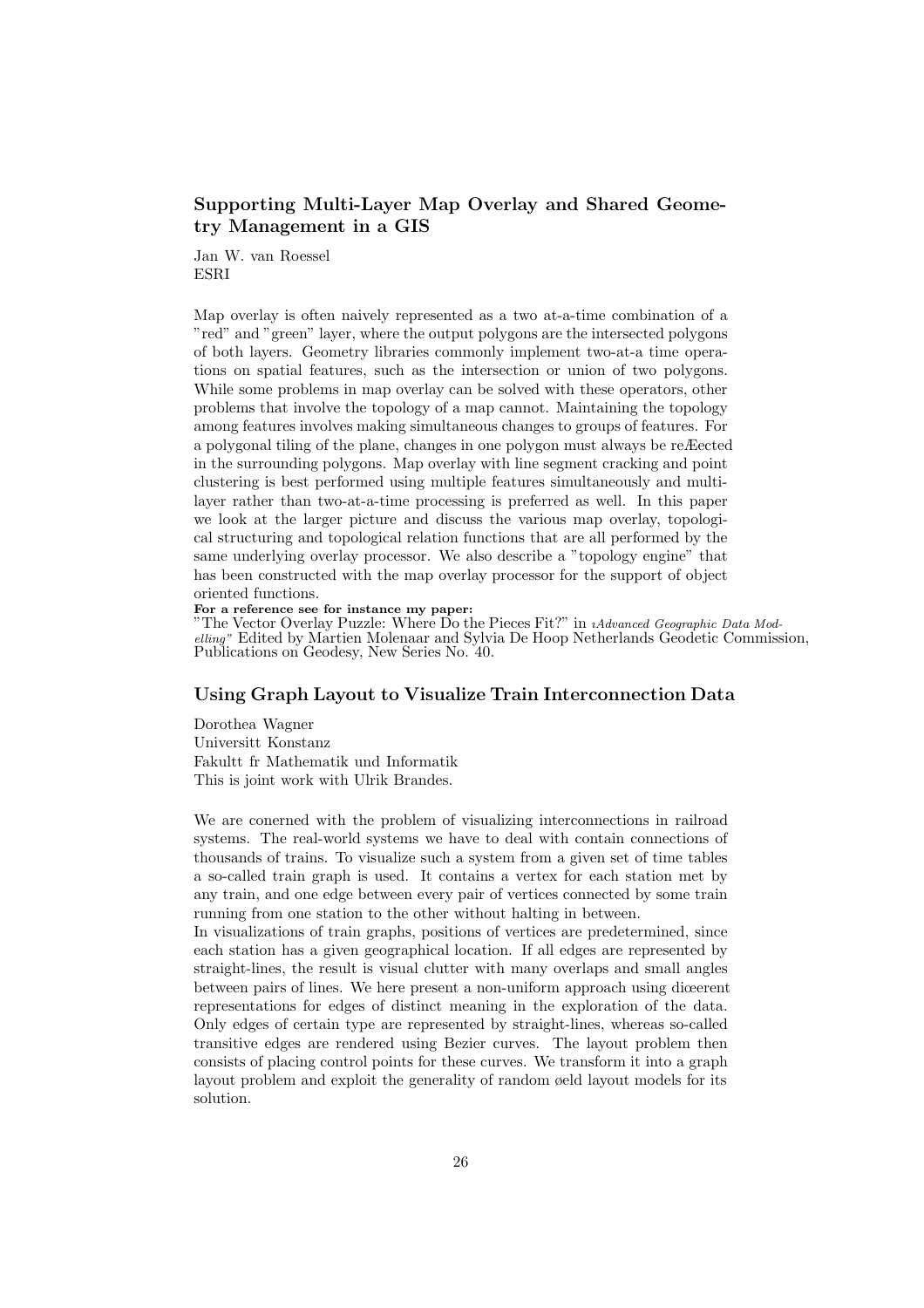# A Combinatorial Framework for Map Labeling

Frank Wagner Freie Universitt Berlin joint work with Alexander Wolœ

The general label-placement problem consists in labeling a set of features (points, lines, regions) given a set of candidates (rectangles, circles, ellipses, irregularly shaped labels) for each feature. The problem arises when annotating classical cartographical maps, diagrams, or graph drawings. The size of a labeling is the number of features that receive pairwise non-intersecting candidates. Finding an optimal solution, i.e. a labeling of maximum size, is NP-hard. We present a combinatorial framework to attack the problem in its full generality. The key idea is to separate the geometric part from the combinatorial part of the problem. The latter is captured by the conÆict graph of the candidates. We present a set of rules that simplify the conÆict graph without reducing the size of an optimal solution. Combining the application of these rules with a simple heuristic yields near-optimal solutions. We illustrate this framework at the problem of labeling point sets with axis-parallel rectangles as candidates, four per point. We do this in such a way that it becomes clear how our concept can be applied to other cases. We study competing algorithms and do a thorough empirical comparison. The new algorithm we suggest is fast, simple and eœective. More information can be found at http://www.inf.fu-berlin.de/map-labeling/general There is a map-labeling bibliography at http://www.inf.fu-berlin.de/map-labeling/bibliography

# Map Generalization: Challenges and Prospects

Robert Weibel Universitt Zrich Geograøsches Institut

The generalization of maps and spatial data is taken as an example of a key process of cartography and spatial modeling to discuss some of the challenges that computational cartography is facing today. First, the major factors deøning the problem domain of autoamted map generalization are reviewed: The three components available to model a spatial entity (space, theme, and time); the diœerences of deøning optimality in computational cartography vs. in cartography; the diœerences between dealing with data vs. dealing with graphics; and the four classes of generic cartographic processes (selection/elimination, placement, transformation/deformation, and characterization). Next, the external challenges that computational cartography and generalization are subject to are reviewed: The current trend towards uncertainty handling (vs. the ıtraditional view of crisp objects); the move towards multiple representations and integrated multiscale databases; and the trend towards on-demand mapping. The remainder of the talk deals with the identiøcation of speciøc challenges for map generalization in the following priority areas: Database generalization and multiscale DB creation; contextual generalization algorithms; measures for characterization and assessment; and experimentation and knowledge acquisition.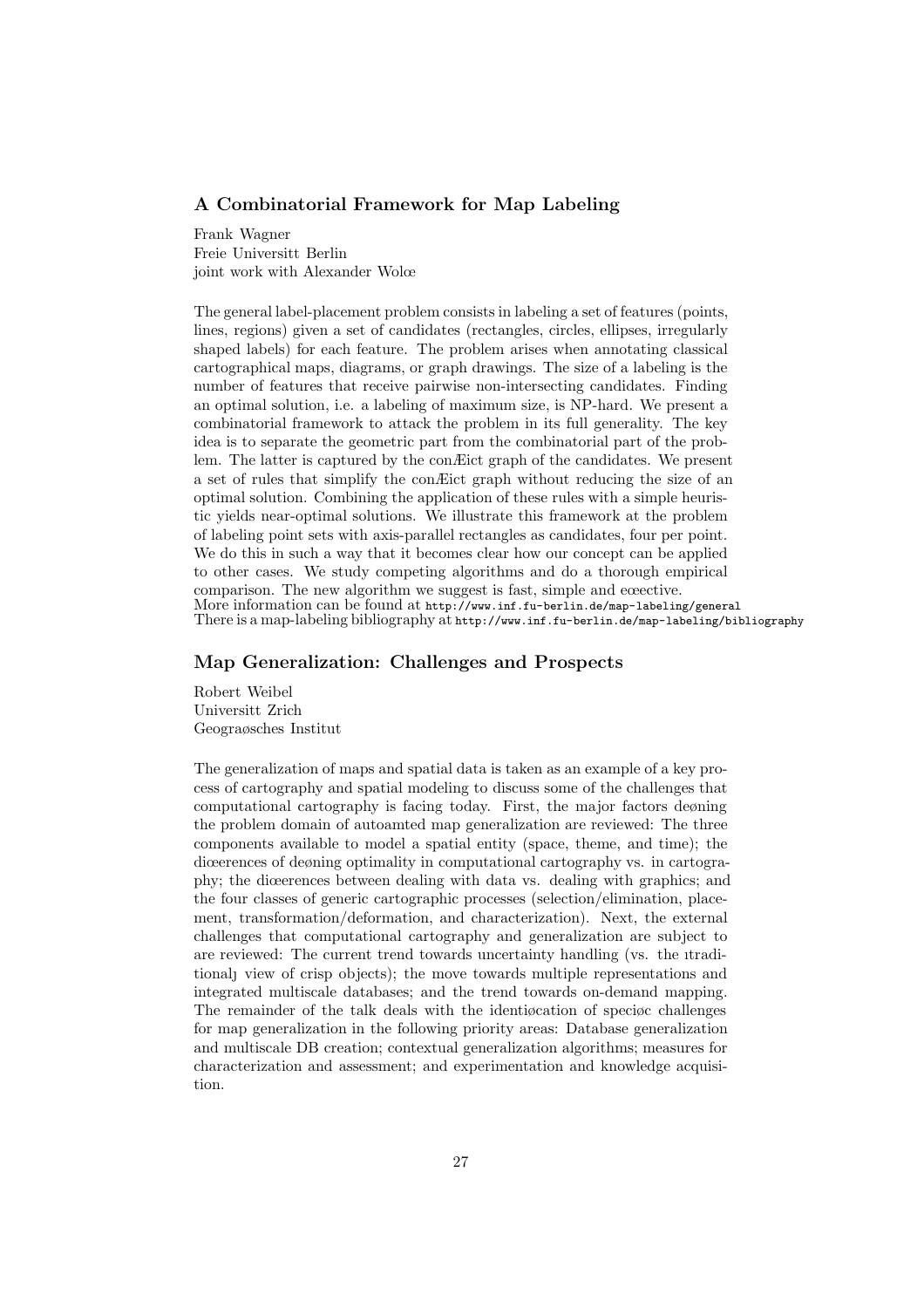### Labeling Rivers Nicely

Alexander Wolœ Universitt Greifswald joint work with Lars Knipping, Marc van Kreveld, Tycho Strijk, and Pankaj K. Agarwal

Labeling maps consists of placing labels of point, linear, and area features appropriately. In this paper we focus on labeling polygonal chains, such as rivers or streets. We list the requirements of high-quality line labeling and divide them into two categories, hard and soft constraints. We propose an algorithm that produces a candidate strip along the input polyline; then we use an evaluation function to ønd one or several good label placements within the strip. The strip has the same height as the given label, consists of rectangular and annular segments, and fulølls the hard constraints. Within the strip, the evaluation function ønds optimal label placements according to one or a combination of several soft constraints. Our algorithm is conceptually simple. In the worst case, it runs in  $O(n^2)$  time, where *n* is the number of points of the polyline. The algorithm requires linear storage. We analyzed our algorithm by applying it to synthetic as well as real-world data.

More information can be found at http://www.inf.fu-berlin.de/map-labeling/lines There is a map-labeling bibliography at http://www.inf.fu-berlin.de/map-labeling/bibliography

# Processing Geometric Line Data by Using Quadtree

Hongguang Yang SICAD Geomatics

Consider a quadtree which is constructed as following: At the 0-th level (the root) the quad points to its four neighbor edges (all of them are also at the 0-th level) and each edge again has two points to the beginning and ending nodes. At the 1-th subdividing level, the root quad points to each of its four sub-quads. Each sub-quad points not only back to the root quad, but also to its four neighbor edges (all of them are at the 1-th level). These edges of the 1-th level are pointed to either by their root edge or by the root quad, and point back to them too. They also point to nodes of the 1-th level.

The subdividing and pointing process continues recursively for approximating a given line within the root quad, until the required resolution has been reached. During the process some quads have to be subdivided and others not, depending on if the line approximation will use the subdivided quadtree edges or not (modiøed Bresenham algorithm). At the end the n-th level subdividing will be completed where  $n = (int)ln(L/R)$  with L=length of the root quad and  $R =$ resolution. A ipyramid quadtree with linked edges and nodes at all subdividing levels will be generated.

For each level of the pyramid quadtree there is one approximation of the line by a set of equal sized edges at this level, in other words for diœerent geometric resolutions. These approximating edges can be extracted very fast and eŒciently. The achieved result can be seen as a ørst step to generalize (simplify) polylines algorithmically by using pyramid quadtree.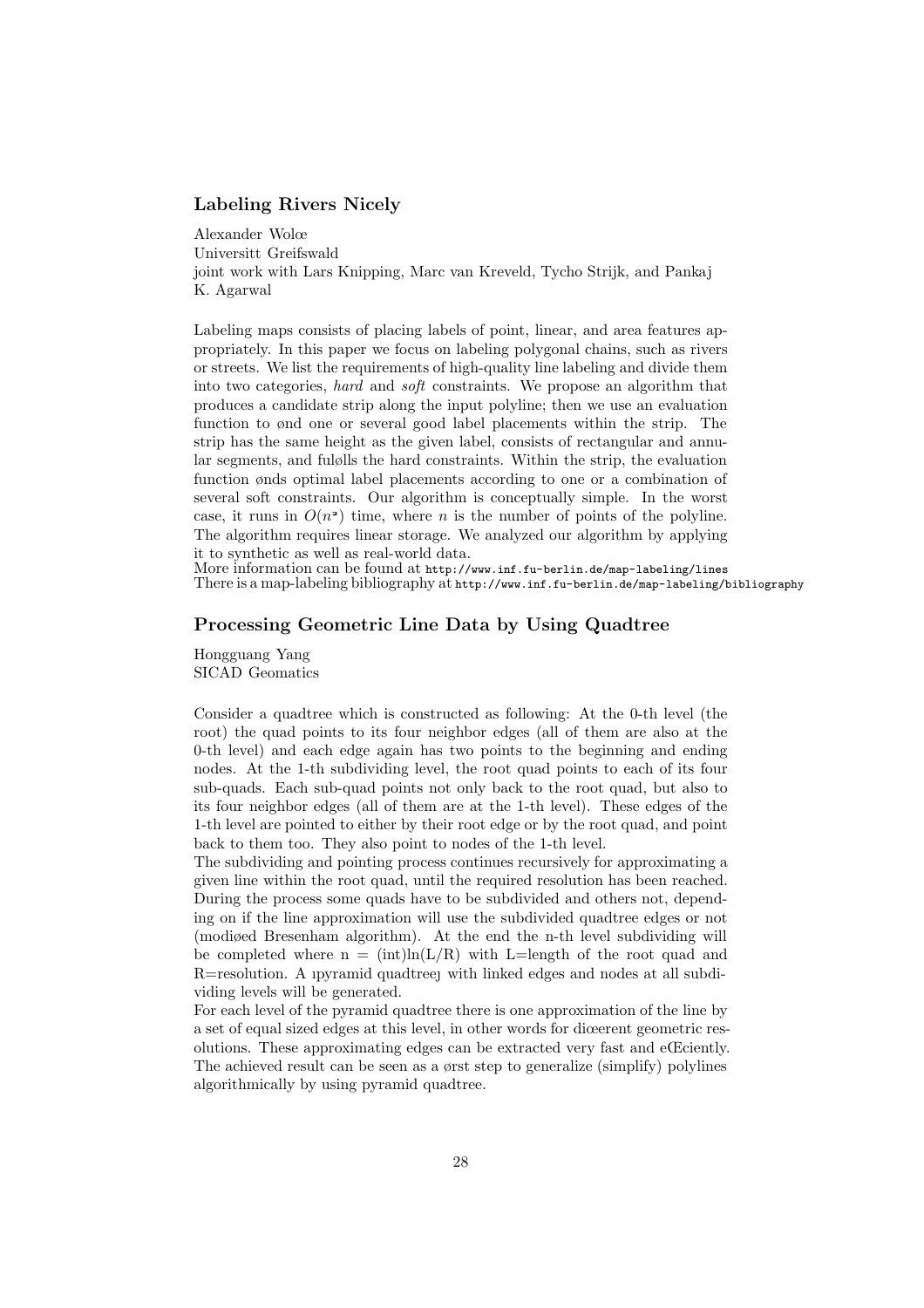# Industrial Presentation SICAD: Component Technique

Hongguang Yang SICAD Geomatics

A short introduction of SICAD Geomatics Company and SICAD GIS Product family was made.

The icomponent technique was characterized from diœerent points of view, i.e. application, abstract concept and information technology. The Microsoft COM implementation was explained as sophisticated technology and the SICAD millennium edition based on this technology has been showed by examples.

# Contact information

Pankaj Kumar Agarwal

Duke University Computer Science Dept. LSRC Bldg. Box 90129 NC 27708-0129 Durham (USA) Tel: +1-919-660-6540 Fax: +1-919-660-6519 e-Mail: pankaj@cs.duke.edu URL: http://www.cs.duke.edu/~pankaj

Natalia V. Andrienko

**GMD** Forschungszentrum Informationstechnik Schlo Birlinghoven D-53754 St. Augustin (D) Tel: +49-2241-142-329

Fax: +49-2241-142-242 e-Mail: gennady.andrienko@gmd.de URL: http://allanon.gmd.de/and/

Mathieu Barrault

Universitt Zrich Geograøsches Institut Winterthurerstr. 190 CH-8057 Zrich (CH) Tel: +41-1-635-6534 Fax:  $+41-1-635-6848$ e-Mail: brrault@geo.unizh.ch URL: http://www.geo.unizh.ch/~barrault/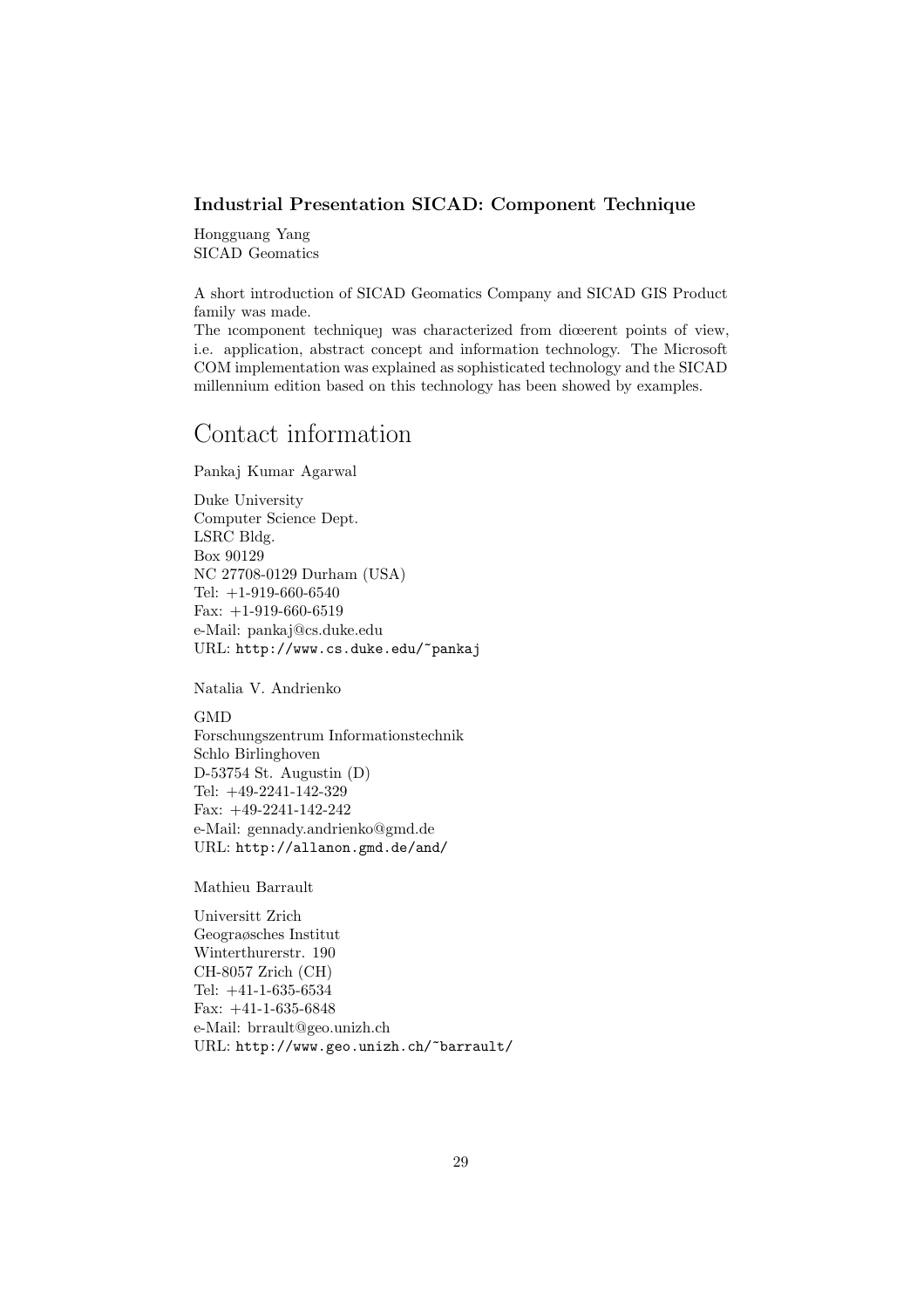Antoinette Beckert

Concept Software GmbH Monumentenstr. 35 D-10829 Berlin (D) Tel: +49-30-7809-9113 Fax: +49-30-7809-9111 e-Mail: beckert@concept-software.de URL: http://www.concept-software.de/

Joachim Bobrich

Universitt Hannover Institut fr Kartographie Appelstr. 9a D-30167 Hannover (D) Tel: +49-511-762-2472 Fax: +49-511-762-2780 e-Mail: joachim.bobrich@ifk.uni-hannover.de URL: http://www.ifk.uni-hannover.de/

Martin Breunig

Universitt Bonn Institut fr Informatik IV Rmerstr. 164 D-53117 Bonn (D) Tel: +49-228-73 45 35 Fax: +49-228-73 43 82 e-Mail: martin@cs.uni-bonn.de URL: http://www.cs.uni-bonn.de/~martin/

Marc-Olivier Briat

Hemispheres - Paris 25-27 Rue de Tolbiac F-75013 Paris (F) Fax: +33-2-37 48 71 69 e-Mail: mobriat@aol.com

Dirk Burghardt

Maptech AG Ebenaustr. 10 CH-6048 Horw (CH) Tel: +41-41-349-2312 Fax: +41-41-349 2324 e-Mail: d.burghardt@maptech.ch URL: http://www.maptech.ch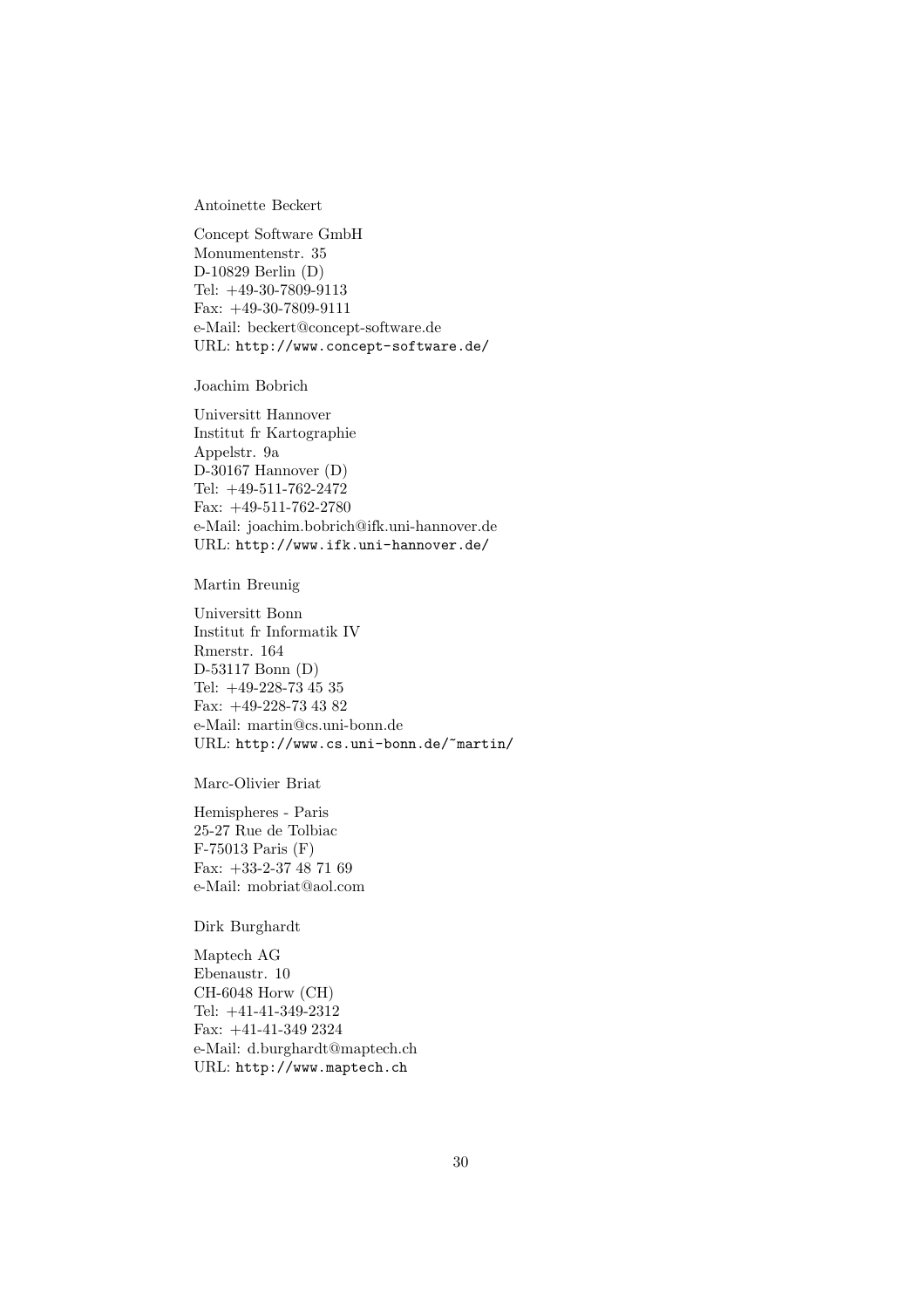Robert Cromley

University of Conneticut Dept. of Geography CT 06269-2148 Storrs (USA) Tel:  $+1-860-486-2059$ Fax: +1-860-486-1348 e-Mail: cromley@uconnvm.uconn.edu

Paul Duré

Barco Graphics Cartogpraphy Systems Tramstraat 69 B-9052 Gent (B) Tel: +32-9-2169-237 Fax:  $+32-9-2169-825$ e-Mail: paul.dure@barco.com URL: http://www.barco.com/graphics/cartography

Alon Efrat

Stanford University Dept. of Mathematics Gates 375 CA 94305-2125 Stanford (USA) Fax: +1-650-723-0033 e-Mail: alon@cs.stanford.edu

Andrew Frank

Technische Universität Wien Inst.für Geoinformatik Gusshausstraße 27-29 A-1040 Wien (A) Tel: +43-1-58801-12700 Fax: +43-1-58801-12799 e-Mail: frank@geoinfo.tuwien.ac.at

Chris Gold

Universit Laval Centre de Recherche en Gomatique Pavillon Casault St. Foy G1K 7P4 Qubec (CDN) Tel:  $+1-418-656-338$ Fax: +1-418-656-7411 e-Mail: christopher.gold@scg.ulaval.ca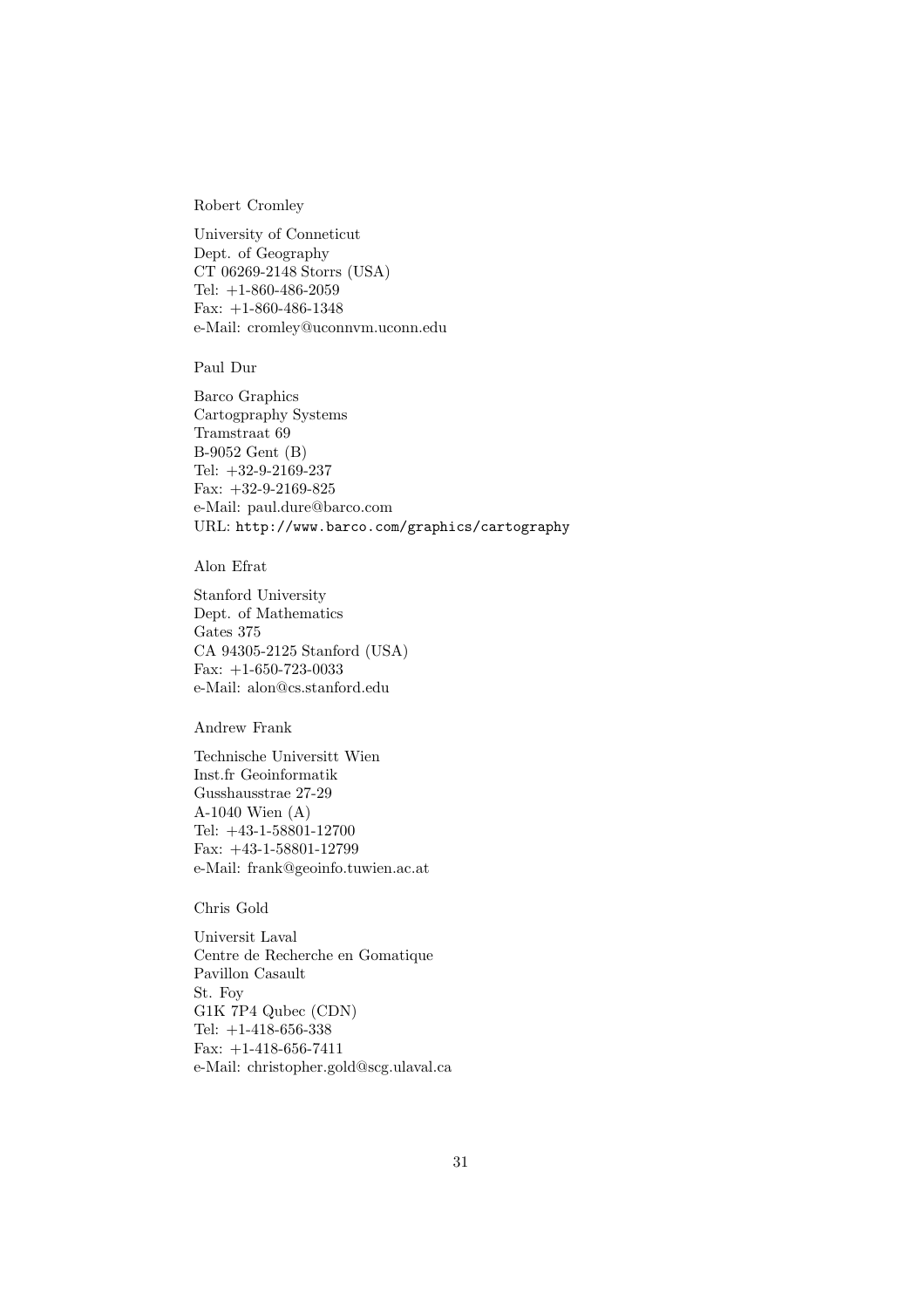Annette Halbhuber

Transport- Informatik u. Logistik-Consulting GmbH EVA - Fahrplanzentrum Klner Str. 26 D-60327 Frankfurt (D) Tel: +49-69-265-25148 Fax: +49-69-265-25354 e-Mail: annette.halbhuber@tlc.de

Jean-Francois Hangouet

IGN/COGIT DT, M306 2 Ave. Pasteur F-94165 Saint Mande Cedex (F) Tel: +33-1-43 98 81 71 Fax: +33-1-43 98 81 71 e-Mail: Jean˙Francois.Hangouet@ign.fr URL: http://www.ign.fr

Paul Hardy

Laser-Scan Ltd. Cambridge Science Park Milton Road CB4 0FY Cambridge (GB) Tel: +44-223-420-414 Fax: +44-223-420-044 e-Mail: paul@lsl.co.uk URL: http://www.laser-scan.com/

Martin Heller

Universitt Zrich Geograøsches Institut Winterthurerstr. 190 CH-8057 Zrich (CH) Tel: +41-1-302-3139 e-Mail: heller@geo.unizh.ch

Klaus Hinrichs

Westflische Wilhelms-Universitt Mnster FB 10 Informatik Einsteinstr. 62  $D-48149$  Mnster  $(D)$ Tel: +49-251-833-3752 Fax: +49-251-833-3755 e-Mail: hinrichs@math.uni-muenster.de URL: http://www.uni-muenster.de/math/inst/info/u/khh/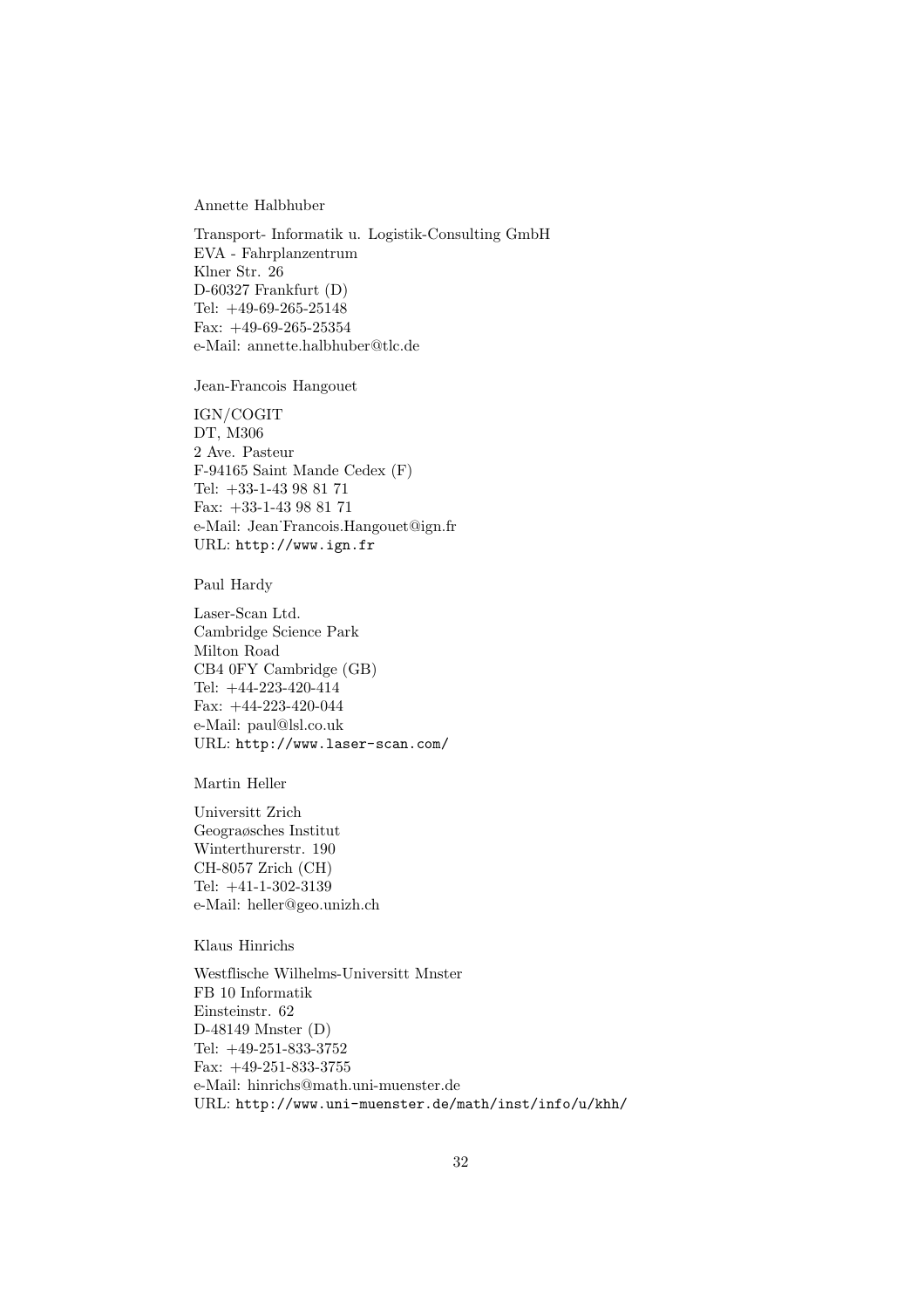Lorenz Hurni

ETH Zrich Institut fr Kartographie ETH Hnggerberg CH-8093 Zrich (CH) Tel: +41-1-633-3033 Fax: +41-1-633-1153 e-Mail: hurni@karto.ethz.ch URL: http://www.karto.ethz.ch/

Michael Kaufmann

Universitt Tbingen Wilhelm-Schickard-Institut fr Informatik Sand 13  $D-72076$  Tbingen  $(D)$ Tel: +49-7071-2977-404 Fax: +49-7071-67540 e-Mail: mk@informatik.uni-tuebingen.de URL: http://www-pr.informatik.uni-tuebingen.de

Ajay Mathur

Maptech AG R&D Manager Ebenaustr. 10 CH-6048 Horw (CH) Tel: +41-41-3492323 Fax: +41-41-3492324 e-Mail: ajay@maptech.ch URL: http://www.maptech.ch

Martien Molenaar

Intern. Institute for Aerospace Survey and Earth Science Division of Geoinformatics and Spatial Data Acquisition Hengelosestraat 99 P.O. Box 6 NL-7500 AA Enschede (NL) Tel: +31-53-4874269 Fax: +31-53-4874335 e-Mail: molenaar@itc.nl URL: http://www.itc.nl

Corinne Plazanet

EPFL Lab. de Bases de Donnes CH-1015 Lausanne (CH) Tel: +41-21-693-5212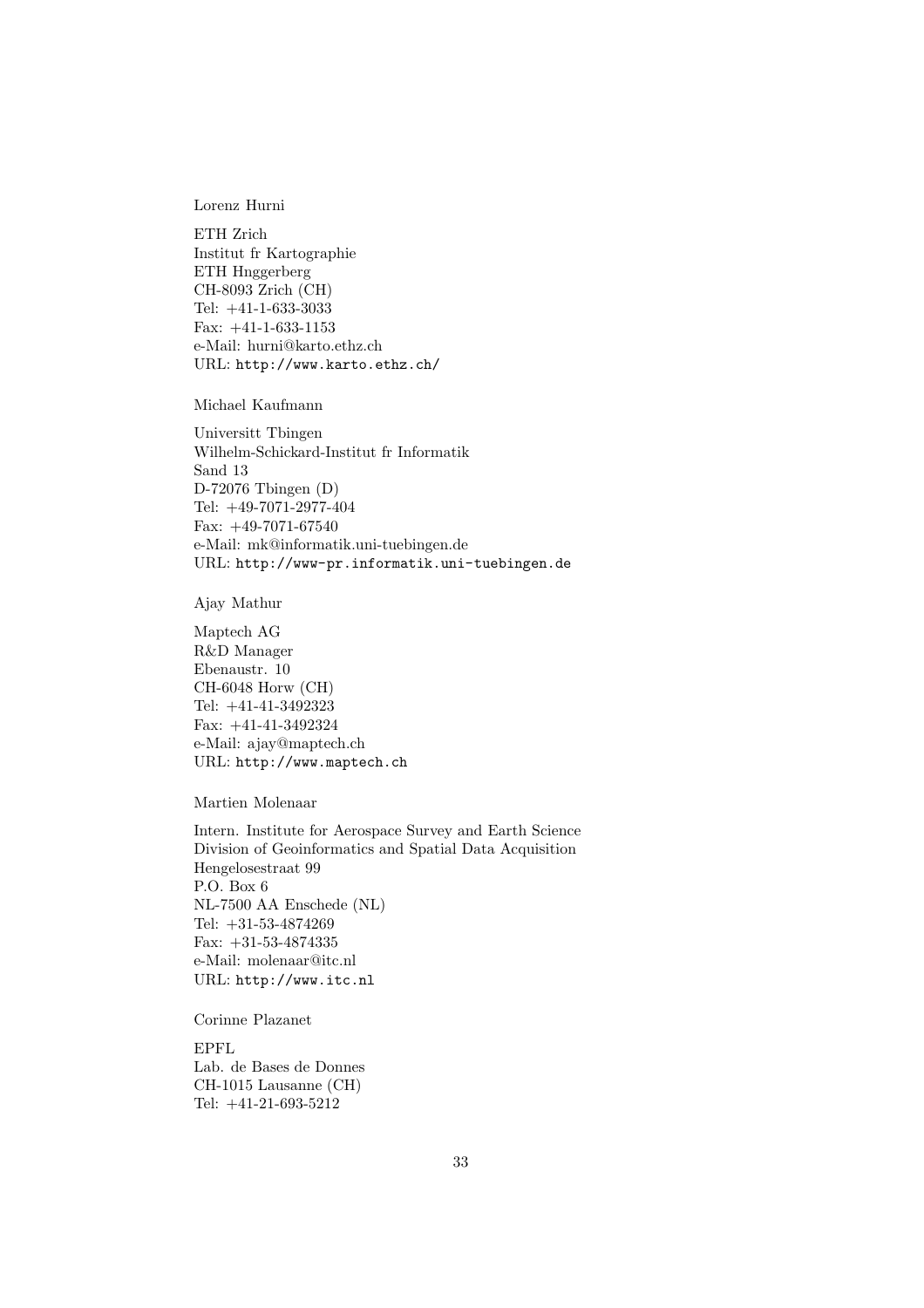Fax: +41-21-693-5195 e-Mail: corinne.plazanet@epÆ.ch URL: http://lbdsun.epfl.ch/~corinne/

Alan Saalfeld

Ohio State University Dept. of Civil and Environ. Eng & Geodetic Science Hitchcock Hall 470 2070 Neil Ave. OH 43210-1275 Columbus (USA) Fax: +1-614-292-2957 e-Mail: saalfeld.1@osu.edu

Jrg-Rdiger Sack

Carleton University School of Computer Science Herzberg Bldg. 5th Æoor 1125 Colonel By Drive ON-K1S 5B6 Ottawa (CDN) Tel: +1-613-520-43 61 Fax: +1-613-520-43 34 e-Mail: sack@scs.carleton.ca URL: http://www.scs.carleton.ca/~sack

Monika Sester

Universitt Stuttgart Institut für Photogrammetry Geschwiester-Scholl-Str. 24 d D-70174 Stuttgart (D) Tel: +49-711-121-3384 e-Mail: monika.sester@ifp.uni-stuttgart.de URL: http://www.ifp.uni-stuttgart.de/private/Sester/

Jack Snoeyink

University of North Carolina at Chapel Hill Dept. of Computer Science Campus Box 3175 Sitterson Hall NC 27599-3175 Chapel Hill (USA) Tel: +1-919-962-1969 Fax: +1-919-962-1799 e-Mail: snoeyink@cs.ubc.ca URL: http://www.cs.une.edu/~snoeyink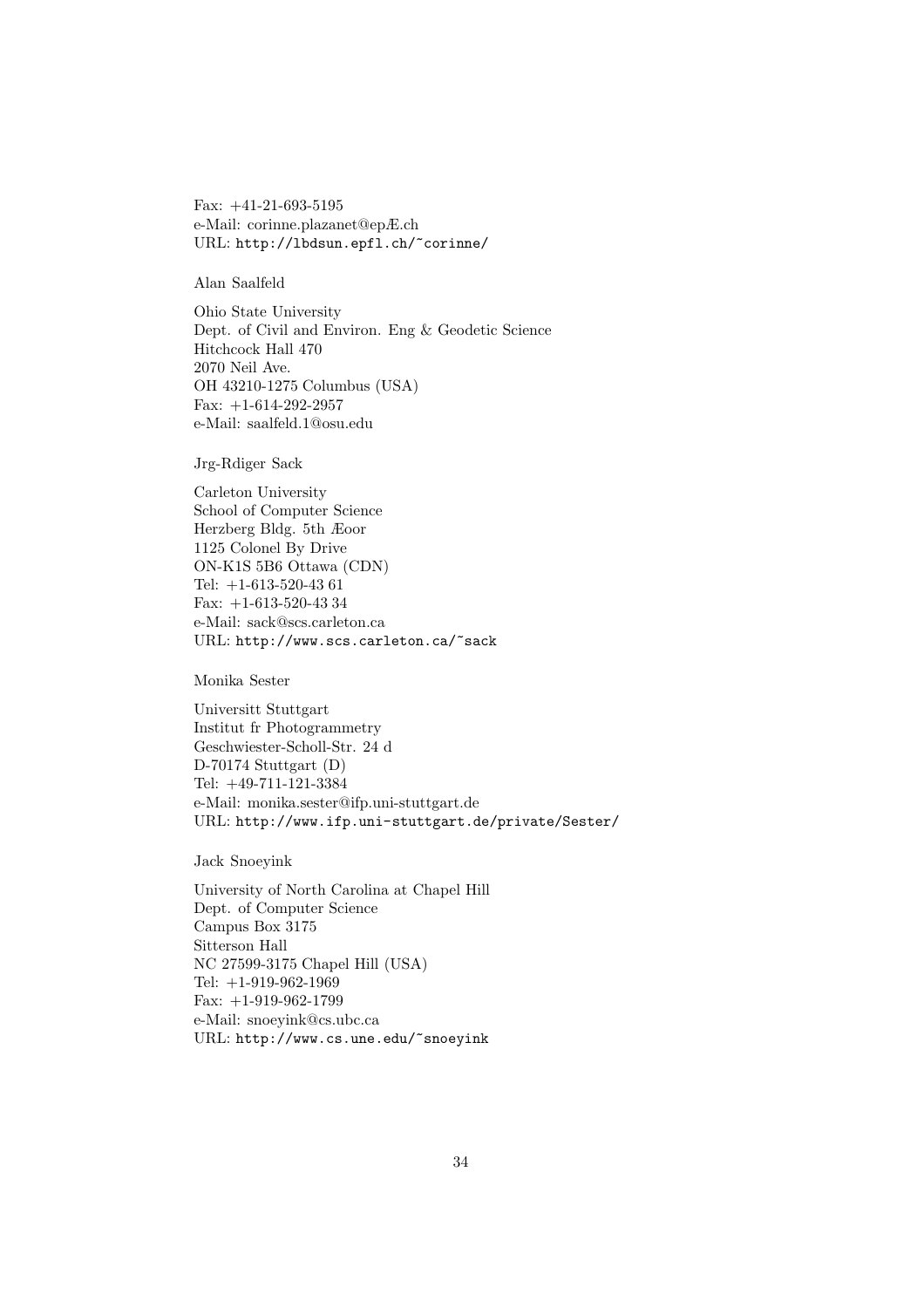Tycho Strijk

Utrecht University Dept. of Computer Science Padualaan 14 Postbus 80.089 NL-3584 CH Utrecht (NL) Fax: +31-30-251-3791 e-Mail: tycho@cs.uu.nl URL: http://www.cs.uu.nl/people/tycho/

Jan Vahrenhold

Westflische Wilhelms-Universitt Mnster FB 10 Informatik Einsteinstr. 62  $D-48149$  Mnster  $(D)$ Tel: +49-251-83-38444 Fax: +49-251-83-33755 e-Mail: jan@math.uni-muenster.de URL: http://wwwmath.uni-muenster.de/cs/u/jan/

Steven van Dijk

Utrecht University Dept. of Computer Science Padualaan 14 Postbus 80.089 NL-3584 CH Utrecht (NL) Fax: +31-30-251-3791 e-Mail: steven@cs.uu.nl URL: http://www.cs.uu.nl/~steven/

Marc van Kreveld

Utrecht University Dept. of Computer Science Padualaan 14 Postbus 80.089 NL-3584 CH Utrecht (NL) Tel: +31-30-2534119 Fax: +31-30-2513791 e-Mail: marc@cs.uu.nl URL: http://www.cs.uu.nl/~marc

Peter van Oosterom

Dutch Cadastre Waltersingel 1 P.O. Box 9046 NL-7300 GH Apeldoorn (NL)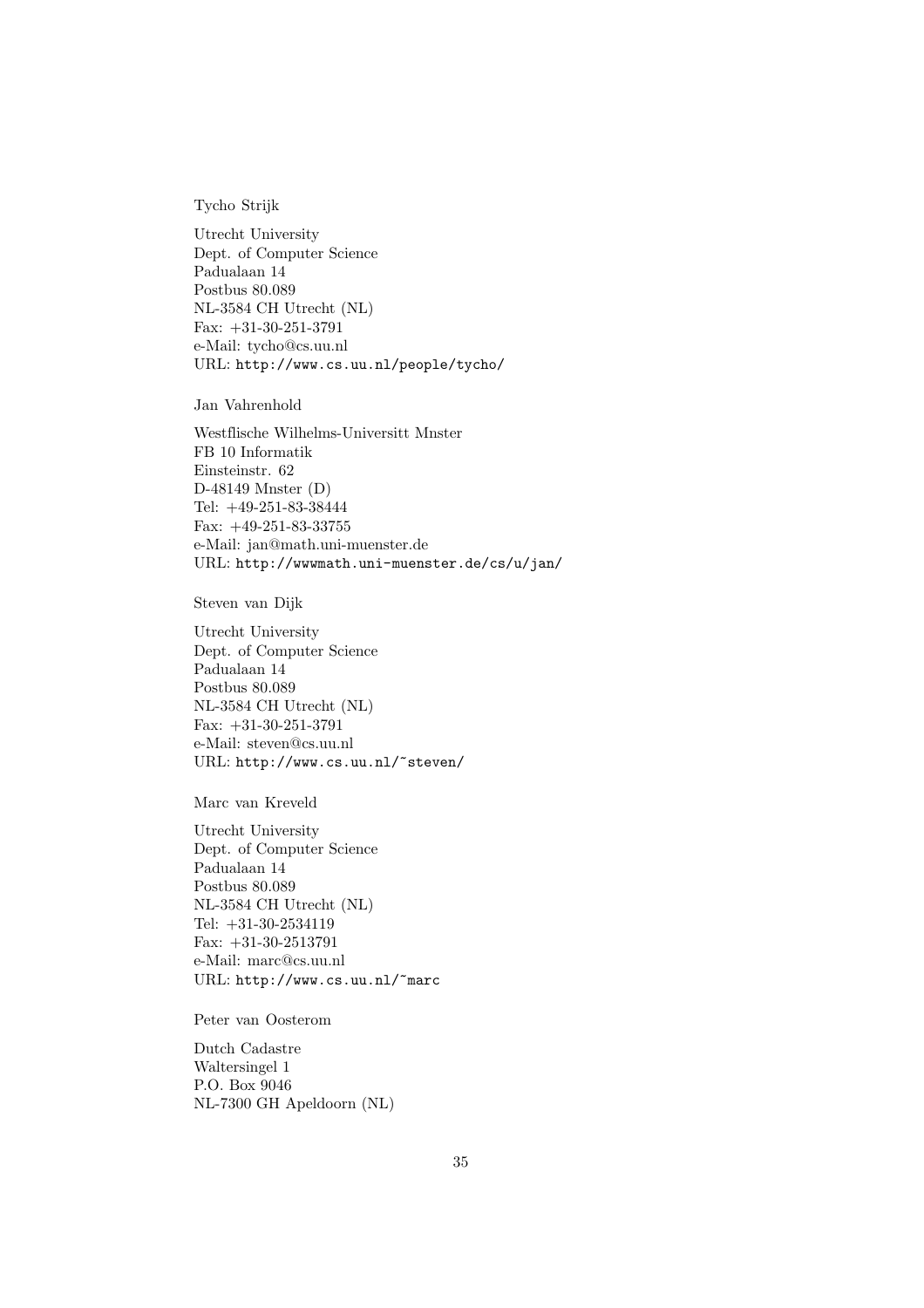Tel: +31-55-5285163 e-Mail: oosterom@kadaster.nl URL: http://ooa.kadastern.nl

Jan W. van Roessel

ESRI 380 New York Street CA 92373 Redlands (USA) e-Mail: jvanroessel@esri.com

Dorothea Wagner

Universitt Konstanz Fakultt fr Mathematik u. Informatik D 188 D-78457 Konstanz (D) Tel: +49-7531-88-2893 Fax: +49-7531-88-3577 e-Mail: Dorothea.Wagner@uni-konstanz.de URL: http://www.fmi.uni-konstanz.de/

Frank Wagner

Freie Universitt Berlin FB Mathematik und Informatik Takustr. 9 D-14195 Berlin (D) Tel: +49-30-838-75159 /75103 Fax:  $+49-30-838-75109$ e-Mail: wagner@inf.fu-berlin.de URL: http://www.inf.fu-berlin.de/~wagner/

Robert Weibel

Universitt Zrich Geograøsches Institut Winterthurerstr. 190 CH-8057 Zrich (CH) Tel: +41-1-635-5152 Fax: +41-1-635-6848 e-Mail: weibel@geo.unizh.ch URL: http://www.geo.unizh.ch/~weibel/

Alexander Wolœ

Universitt Greifswald Institut für Mathematik und Informatik Jahnstr. 15 A D-17487 Greifswald (D) e-Mail: awolœ@mail.uni-greifswald.de